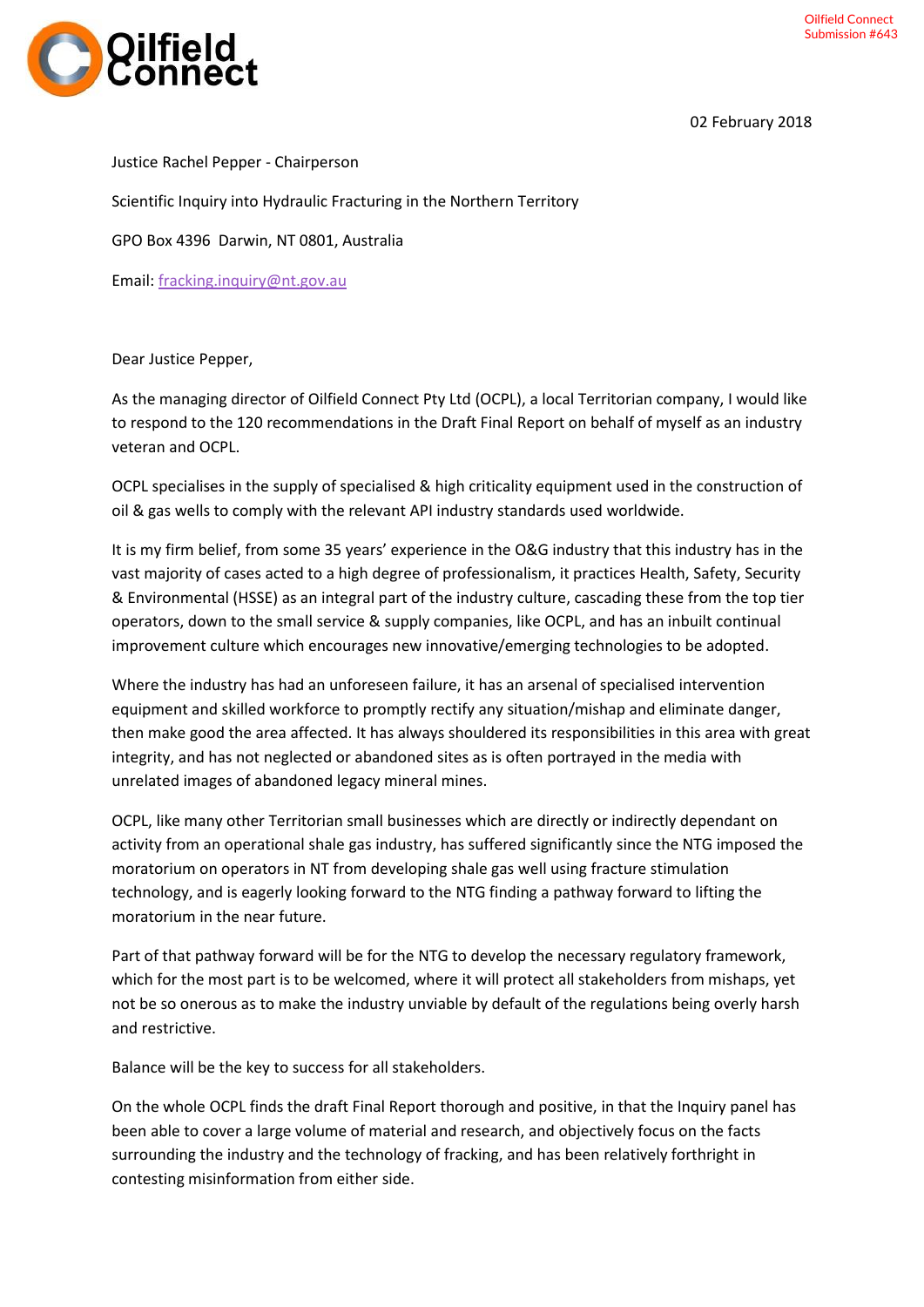

In my comments to the 120 recommendations below, I will make some references to refrain from requesting prescriptive regulations on some of the items listed, and this is mainly because prescriptive regulations can often restrict the evolution of new emerging technologies, methodologies, processes & procedures, which can be adopted through positive continual improvement and learnings.

| #   | <b>Inquiry Recommendations</b>                                                                                                                                                                                                                                                                                                                                                                                                                                                                                                                                                                                                                                                                                                                                                                                                                                                                                                                                                                                                                                                                                                                                                                                                                                                        | <b>OCPL comment</b>                                                                                                                                                                                                                                                                                                                                                                                                                                                                                                                                                                                                                                                                                                                                                                                                                                                              |  |  |
|-----|---------------------------------------------------------------------------------------------------------------------------------------------------------------------------------------------------------------------------------------------------------------------------------------------------------------------------------------------------------------------------------------------------------------------------------------------------------------------------------------------------------------------------------------------------------------------------------------------------------------------------------------------------------------------------------------------------------------------------------------------------------------------------------------------------------------------------------------------------------------------------------------------------------------------------------------------------------------------------------------------------------------------------------------------------------------------------------------------------------------------------------------------------------------------------------------------------------------------------------------------------------------------------------------|----------------------------------------------------------------------------------------------------------------------------------------------------------------------------------------------------------------------------------------------------------------------------------------------------------------------------------------------------------------------------------------------------------------------------------------------------------------------------------------------------------------------------------------------------------------------------------------------------------------------------------------------------------------------------------------------------------------------------------------------------------------------------------------------------------------------------------------------------------------------------------|--|--|
|     | Shale gas extraction and development                                                                                                                                                                                                                                                                                                                                                                                                                                                                                                                                                                                                                                                                                                                                                                                                                                                                                                                                                                                                                                                                                                                                                                                                                                                  |                                                                                                                                                                                                                                                                                                                                                                                                                                                                                                                                                                                                                                                                                                                                                                                                                                                                                  |  |  |
| 5.1 | That the Government mandate a code of practice setting<br>out minimum requirements for the abandonment of<br>onshore shale gas wells in the NT.<br>The code must be enforceable and include a<br>requirement that:<br>• wells undergo pressure and cement integrity tests<br>prior to abandonment, with any identified defects to be<br>repaired prior to releasing the well for decommissioning;<br>and<br>• testing must be conducted to confirm that the plugs<br>have been properly set in the well.                                                                                                                                                                                                                                                                                                                                                                                                                                                                                                                                                                                                                                                                                                                                                                              | Agreed, there are well established practices for well abandonment<br>which include the relevant testing for integrity.<br>However as well designs can be different, such codes should not be<br>overly prescriptive, allowing for differences in well design and<br>therefore methods of P&A to be fit for purpose and be able to<br>evolve with emerging technologies.                                                                                                                                                                                                                                                                                                                                                                                                                                                                                                          |  |  |
| 5.2 | That the Government mandate a program for the<br>ongoing monitoring of abandoned shale gas wells in the<br>NT.<br>The program must include the ongoing monitoring of<br>water quality by bores installed adjacent to the well and<br>the results of such monitoring to be published in real-<br>time.                                                                                                                                                                                                                                                                                                                                                                                                                                                                                                                                                                                                                                                                                                                                                                                                                                                                                                                                                                                 | Disagree, a properly abandoned well will have no pathways for gas<br>communication from the reservoir to surface, whereas if a well was<br>improperly abandoned, this could be detected at a periodic<br>inspection rather than constant real-time monitoring.<br>This doesn't appear to be the standard practice in most other<br>regions and appears to be somewhat risk-adverse overkill.<br>Does this monitoring go on in perpetuity or is there a set time<br>period by which no further monitoring is required.<br>Possibly routine annual inspections for a few years post well<br>abandonment would suffice.                                                                                                                                                                                                                                                             |  |  |
| 5.3 | That in consultation with industry and other<br>stakeholders, the Government develop and mandate an<br>enforceable code of practice setting out the minimum<br>requirements that must be met to ensure the integrity of<br>onshore shale gas wells in the NT. This code must<br>require that:<br>· all onshore shale gas wells (including exploration wells<br>constructed for the purposes of production testing) be<br>constructed to at least a Category 9 (or equivalent)<br>standard, with cementing extending up to at least the<br>shallowest problematic hydrocarbon-bearing, organic<br>carbon rich or saline aquifer zone;<br>• all wells be fully tested for integrity before and after<br>hydraulic fracturing and the results be independently<br>certified, with the immediate remediation of identified<br>issues required;<br>• an ongoing program of integrity testing be established<br>for each well during its operational life. For example,<br>every two years initially for a period of 10 years and<br>then at five-yearly intervals thereafter to ensure that if<br>any issues develop they are detected early and<br>• remediated; and<br>• the results of all well integrity testing programs and<br>any remedial actions undertaken be publicly reported. | Disagree, the industry has well established code of practice and<br>minimum requirements that must be met to ensure the integrity of<br>onshore shale gas wells.<br>Deviation from the established industry standards creates confusion<br>especially where specialist engineers are working transient between<br>NT and other states. It would be safer to maintain code of practice<br>and minimum requirements which are consistent with that already<br>practiced in other regions.<br>Records of cement logs, pressure tests are usually carried out by the<br>contractor performing the operation, and independently verified by<br>the operator at each step.<br>Results of well integrity and/or any remediation actions can be<br>shared with NTG.<br>It would be best if the NTG managed a central online data bank for<br>public access to records of well integrity. |  |  |
| 5.4 | That gas companies be required to develop and<br>implement a well integrity management system for each<br>well in compliance with ISO 16530-1:2017.<br>That each well must have an approved well management                                                                                                                                                                                                                                                                                                                                                                                                                                                                                                                                                                                                                                                                                                                                                                                                                                                                                                                                                                                                                                                                           | Agreed, this seems in line with current practices and should be<br>worked on collaboratively between NTG and industry.                                                                                                                                                                                                                                                                                                                                                                                                                                                                                                                                                                                                                                                                                                                                                           |  |  |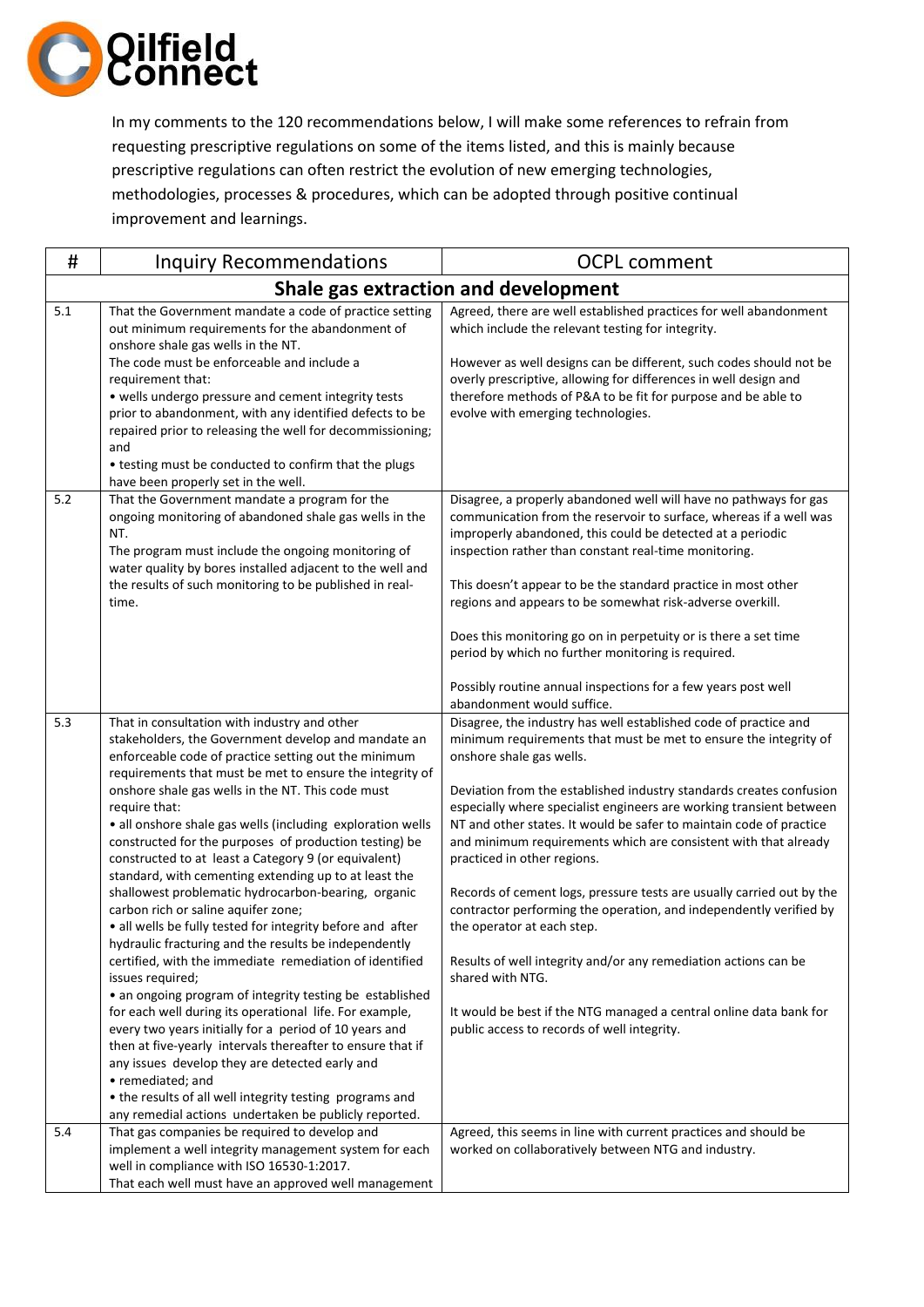

| 5.5 | plan in place that contains, at a minimum, the following<br>elements:<br>• consideration of well integrity management across the<br>well lifecycle;<br>• a well integrity risk management process that<br>documents how well integrity hazards are identified and<br>risks assessed;<br>• a well barrier plan containing well barrier performance<br>standards, with specific reference to protection<br>measures for beneficial use aquifers;<br>• a process for periodically verifying well barrier<br>integrity through the operational life of the well and<br>immediately prior to abandonment, and for reporting to<br>the regulator the findings from integrity assessments;<br>• characterisation data for aquifers, saline water zones,<br>and gas bearing zones in the formations intersected<br>during drilling; and<br>· monitoring methods to be used to detect migration of<br>methane along the outside of the casing.<br>That the composition (inorganics, organics and NORMs)<br>of flow-back fluids, in addition to hydraulic fracturing<br>fluids, be made publicly available. | Agreed, the aim of this recommendation will go a long way to<br>allaying concerns on transparency and should be worked on<br>collaboratively between NTG and industry.                                                                                                                                                                                                                                                                                                                                                                                                                                                  |
|-----|---------------------------------------------------------------------------------------------------------------------------------------------------------------------------------------------------------------------------------------------------------------------------------------------------------------------------------------------------------------------------------------------------------------------------------------------------------------------------------------------------------------------------------------------------------------------------------------------------------------------------------------------------------------------------------------------------------------------------------------------------------------------------------------------------------------------------------------------------------------------------------------------------------------------------------------------------------------------------------------------------------------------------------------------------------------------------------------------------|-------------------------------------------------------------------------------------------------------------------------------------------------------------------------------------------------------------------------------------------------------------------------------------------------------------------------------------------------------------------------------------------------------------------------------------------------------------------------------------------------------------------------------------------------------------------------------------------------------------------------|
|     |                                                                                                                                                                                                                                                                                                                                                                                                                                                                                                                                                                                                                                                                                                                                                                                                                                                                                                                                                                                                                                                                                                   | It would be best if the NTG managed a central online data bank for<br>public access to records.                                                                                                                                                                                                                                                                                                                                                                                                                                                                                                                         |
| 5.6 | That in consultation with industry and the community,<br>the Government develop a wastewater management<br>framework for any onshore shale gas industry.<br>Consideration must be given to the likely volumes and<br>nature of wastewaters that will be produced by the<br>industry during the exploration and production phases.<br>That the absence of any treatment and disposal facilities<br>in the NT for wastewater and brines produced by the<br>industry be addressed as a matter of priority.                                                                                                                                                                                                                                                                                                                                                                                                                                                                                                                                                                                           | Agreed, the aim of this recommendation will go a long way to<br>allaying concerns on waste management.<br>Caution on being overly prescriptive, as there are many competing<br>technologies and constant emerging technologies for waste<br>management, and options for most efficient and cost effective<br>technologies should be available for selection.<br>There is most likely scope for a local waste management company<br>to invest in the capabilities, with other industries also having need<br>of this service. NTG may look into any assistance required for local<br>businesses interested in this area. |
| 5.7 | That in consultation with industry and the community<br>specific guidance be implemented by the Government,<br>drawing on protocols and procedures developed in other<br>jurisdictions, for the characterisation, segregation,<br>potential reuse and management of solid wastes<br>produced by the shale gas industry.                                                                                                                                                                                                                                                                                                                                                                                                                                                                                                                                                                                                                                                                                                                                                                           | Agreed, the aim of this recommendation will go a long way to<br>allaying concerns on transparency and should be worked on<br>collaboratively between NTG and industry.                                                                                                                                                                                                                                                                                                                                                                                                                                                  |
| 5.8 | That to minimise the risk of occurrence of felt seismic<br>events during hydraulic fracturing operations, a traffic<br>light system for measured seismic intensity, similar to<br>that in place in the UK, be implemented.                                                                                                                                                                                                                                                                                                                                                                                                                                                                                                                                                                                                                                                                                                                                                                                                                                                                        | Agreed, the aim of this recommendation to minimise the risk of<br>occurrence of felt seismic events during hydraulic fracturing<br>operations as per what is practiced in other regions.                                                                                                                                                                                                                                                                                                                                                                                                                                |
|     |                                                                                                                                                                                                                                                                                                                                                                                                                                                                                                                                                                                                                                                                                                                                                                                                                                                                                                                                                                                                                                                                                                   | Water                                                                                                                                                                                                                                                                                                                                                                                                                                                                                                                                                                                                                   |
| 7.1 | That before any production licence is granted to extract<br>onshore shale gas, the Water Act be amended to<br>require gas companies to obtain water extraction<br>licences under that Act.<br>That the Government introduce a charge on water in the                                                                                                                                                                                                                                                                                                                                                                                                                                                                                                                                                                                                                                                                                                                                                                                                                                              | Agreed, to the amendment of the Water Act to obtain water<br>extraction licences under that Act.<br>Note: water use by the onshore gas industry is very low compared<br>to other major industries operating in NT.<br>Disagree, to NTG introduction of a charge on water exclusively for all                                                                                                                                                                                                                                                                                                                            |
| 7.2 | NT for all onshore shale gas activities.<br>That the Government request the Australian                                                                                                                                                                                                                                                                                                                                                                                                                                                                                                                                                                                                                                                                                                                                                                                                                                                                                                                                                                                                            | onshore shale gas activities, unless this is applied across the board<br>to all other major industries operating in NT.<br>To charge the onshore shale gas industry as a medium user, but<br>permit high volume users to enjoy free water would be manifestly<br>discriminatory towards the onshore shale gas industry.<br>No comment, however should be comparable to the practice in                                                                                                                                                                                                                                  |
|     | Government to amend the EPBC Act to apply the 'water                                                                                                                                                                                                                                                                                                                                                                                                                                                                                                                                                                                                                                                                                                                                                                                                                                                                                                                                                                                                                                              | other states.                                                                                                                                                                                                                                                                                                                                                                                                                                                                                                                                                                                                           |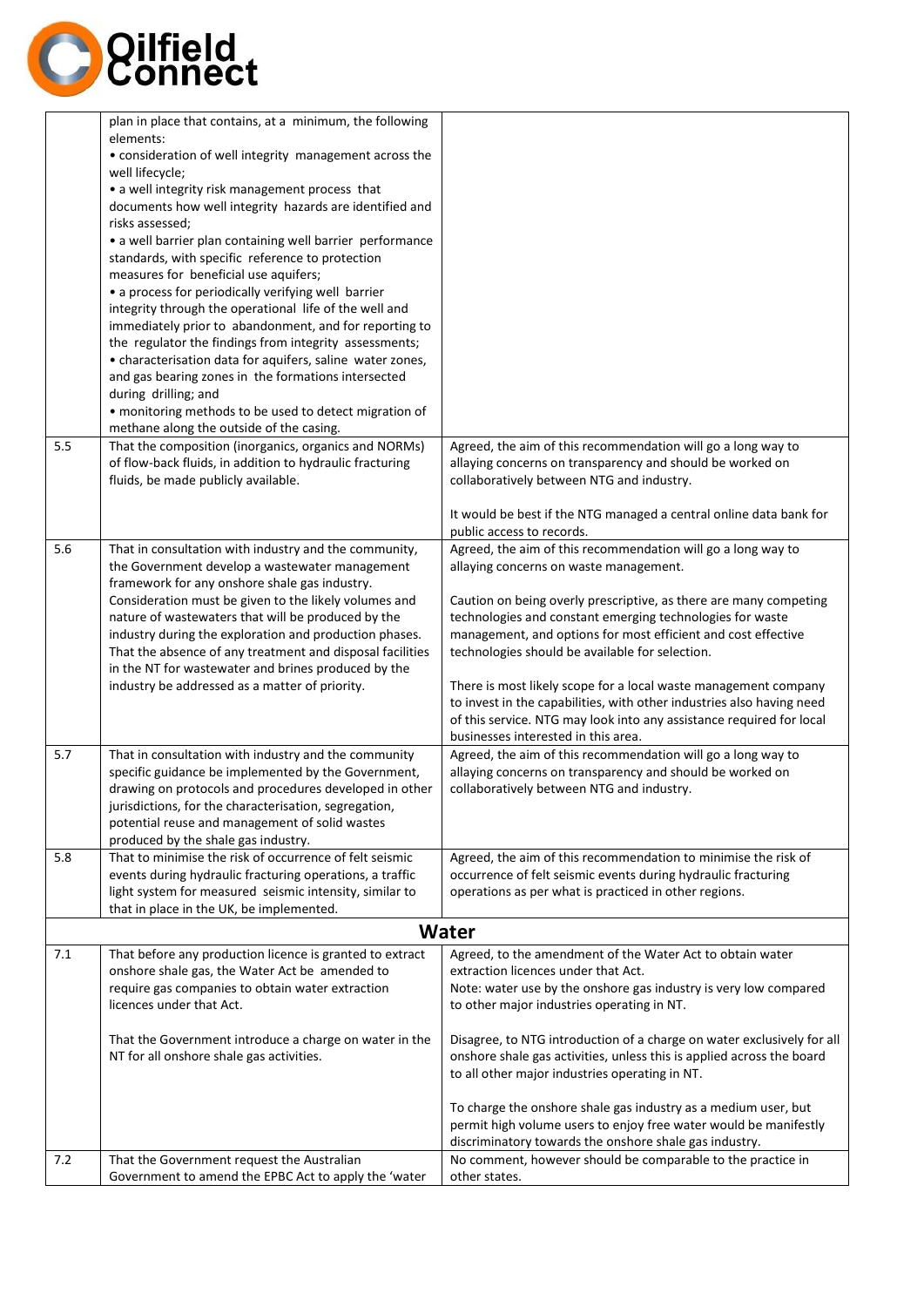

|     | trigger' to all onshore shale gas development.                                                                                                                                                                                                                                                                                                                                                                                                                                                                                                                                                                                                                                                                                                                                                                                                                                                                                                                      |                                                                                                                                                                                                                                                                                                                                                                                                                                                                                                                                                                                                                                                                                                       |
|-----|---------------------------------------------------------------------------------------------------------------------------------------------------------------------------------------------------------------------------------------------------------------------------------------------------------------------------------------------------------------------------------------------------------------------------------------------------------------------------------------------------------------------------------------------------------------------------------------------------------------------------------------------------------------------------------------------------------------------------------------------------------------------------------------------------------------------------------------------------------------------------------------------------------------------------------------------------------------------|-------------------------------------------------------------------------------------------------------------------------------------------------------------------------------------------------------------------------------------------------------------------------------------------------------------------------------------------------------------------------------------------------------------------------------------------------------------------------------------------------------------------------------------------------------------------------------------------------------------------------------------------------------------------------------------------------------|
| 7.3 | That the Government develop specific guidelines for<br>human and environmental risk assessments for all<br>onshore shale gas developments consistent with the<br>National Chemicals Risk Assessment framework,<br>including the national guidance manual for human and<br>environmental risk assessment for chemicals associated<br>with CSG extraction.                                                                                                                                                                                                                                                                                                                                                                                                                                                                                                                                                                                                            | Agreed, development of specific guidelines, consistent with the<br>National Chemicals Risk Assessment framework, including the<br>national guidance manual for human and environmental risk<br>assessment for chemicals associated with onshore shale gas<br>extraction.                                                                                                                                                                                                                                                                                                                                                                                                                              |
| 7.4 | That a strategic regional environmental and baseline<br>assessment (SREBA), including a regional groundwater<br>model, be developed and undertaken for any<br>prospective shale gas basin before any production<br>licences are granted for shale gas activities in that basin,<br>commencing with the Beetaloo Sub-basin.                                                                                                                                                                                                                                                                                                                                                                                                                                                                                                                                                                                                                                          | Agreed, this seems in line with current practices in some other<br>regions and should be worked on collaboratively between NTG and<br>industry.                                                                                                                                                                                                                                                                                                                                                                                                                                                                                                                                                       |
| 7.5 | That the use of all surface water resources for all<br>onshore unconventional shale gas hydraulic fracturing in<br>the NT be prohibited.                                                                                                                                                                                                                                                                                                                                                                                                                                                                                                                                                                                                                                                                                                                                                                                                                            | Disagree, as per comments to 7.1 where there are other industries<br>with higher usage rates of water being permitted to access surface<br>water, whilst the onshore shale gas industry is prohibited, would be<br>manifestly discriminatory towards the onshore shale gas industry.<br>Many variables that can be seasonal (wet/dry) and or location<br>specific that may make some seasons or locations suitable for<br>accession surface water with little to no impact on other users.<br>Surface water management should be worked on collaboratively                                                                                                                                            |
| 7.6 | That in relation to the Beetaloo Sub-basin:<br>• the Daly-Roper WCD be extended south to include all<br>the Beetaloo Sub-basin;<br>• a separate WAP be developed for the northern and<br>southern regions of the Beetaloo Subbasin;<br>• the new northern Basin WAP provide for a water<br>allocation rule that restricts the consumptive use to less<br>than that which can be sustainably extracted without<br>having adverse impacts on other users and the<br>environment; and<br>• the southern Basin WAP prohibits water extraction for<br>shale gas production until the nature and extent of the<br>groundwater resource and recharge rates in that area is<br>quantified.                                                                                                                                                                                                                                                                                  | between NTG and industry.<br>Agreed, the aim of this recommendation should assist in allaying<br>concerns on groundwater and should be worked on collaboratively<br>between NTG and industry.<br>However the recommendation doesn't elaborate on how to<br>determine going about meeting these requirements:<br>• "the nature and extent of the groundwater resource and recharge<br>rates in that area is quantified"; and<br>• "until there is sufficient information to demonstrate that it will<br>have no adverse impacts on existing users and the environment"<br>Are these requirements comparable that applied to other high<br>water usage industries which currently rely on ground water? |
| 7.7 | That in relation to other shale gas basins with similar or<br>greater rainfall than the Beetaloo Subbasin, WCDs be<br>declared and WAPs be developed to specify sustainable<br>groundwater extraction rates for shale gas production<br>that will not have adverse impacts on existing users and<br>the environment.<br>That in relation to other potential shale gas basins in<br>semi-arid and arid regions, all groundwater extraction<br>for any shale gas production be prohibited until there is<br>sufficient information to demonstrate that it will have no<br>adverse impacts on existing users and the environment.<br>That the following measures be mandated to ensure<br>that any onshore shale gas development does not cause<br>unacceptable local drawdown of aquifers:<br>• the drilling of onshore shale gas petroleum wells<br>within 1 km of existing or proposed groundwater bores<br>be prohibited unless hydrogeological investigations and | Agreed, to ensure onshore shale gas industry does not cause<br>unacceptable local drawdown of aquifers, however this should be<br>comparable to practices in other states and applied to all other high<br>water usage industries.                                                                                                                                                                                                                                                                                                                                                                                                                                                                    |
|     | groundwater modelling indicate that a different<br>distance is appropriate, or if the landholder is in<br>agreement with a closer distance;<br>• additional information on the aquifer characteristics is<br>obtained as a result of the regional environmental and                                                                                                                                                                                                                                                                                                                                                                                                                                                                                                                                                                                                                                                                                                 |                                                                                                                                                                                                                                                                                                                                                                                                                                                                                                                                                                                                                                                                                                       |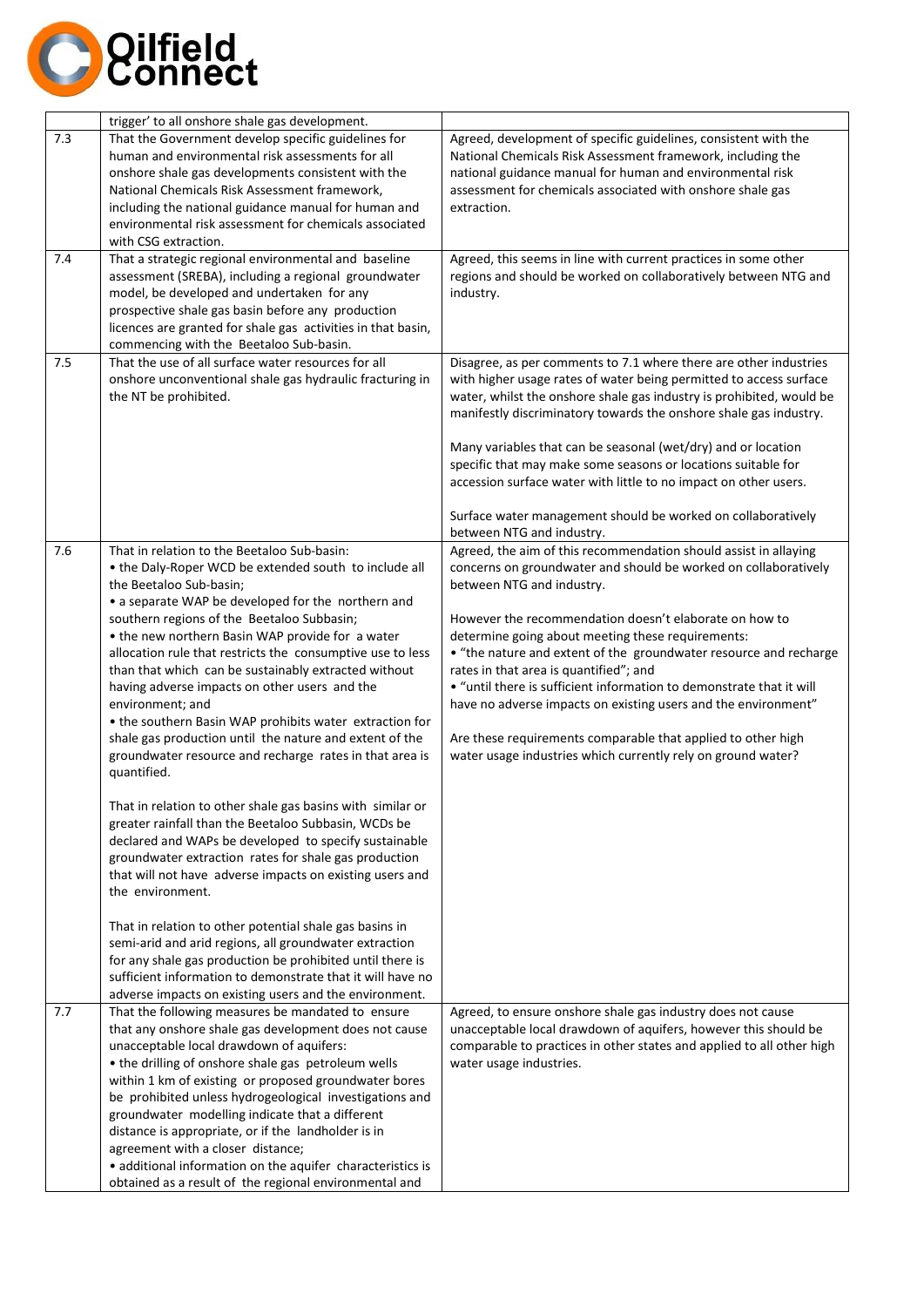

| this drawdown is found to be excessive (that is greater<br>than $1 \text{ m}$ ).<br>7.8<br>That reinjection of wastewater into deep aquifers and<br>Agreed, this should be comparable to practices in other states.<br>conventional reservoirs should be prohibited until<br>comprehensive geotechnical investigations are<br>undertaken to show that no seismic activity will occur.<br>7.9<br>That the following information about hydraulic<br>Agreed, the public disclosure of chemicals used in hydraulic<br>fracturing fluids must be reported and publicly disclosed<br>fracturing fluids should be managed similar to that practiced in<br>about hydraulic fracturing fluids prior to any hydraulic<br>fracturing for onshore shale gas:<br>Regulations 2016.<br>• the chemicals to be used;<br>• the purpose of the chemicals;<br>Recommend that data on flowback and produced water<br>• how the chemicals will be managed onsite, including<br>how spills will be prevented and if spills do occur how<br>available on a government website.<br>they will be remediated and managed; and<br>• the laws that apply to the management of the<br>chemicals and how they are enforced.<br>That the following information about flowback and<br>produced water be reported and publicly disclosed:<br>• the chemicals and NORMs found;<br>• how and where the chemicals and NORMs will be<br>managed, transported and treated, including how spills<br>will be prevented and if spills occur, how they will be                                                                                                                                                                                                                                                                 | baseline assessment recommended in Section 7.4.1;<br>• relevant WAPs include provisions that adequately<br>control both the rate and volume of water extraction by<br>· gas companies be required, at their expense, to<br>monitor drawdown in local water supply bores; and<br>• companies be required to 'make good' any problems if                                                                                                                                                                                                                                                                                                    |
|--------------------------------------------------------------------------------------------------------------------------------------------------------------------------------------------------------------------------------------------------------------------------------------------------------------------------------------------------------------------------------------------------------------------------------------------------------------------------------------------------------------------------------------------------------------------------------------------------------------------------------------------------------------------------------------------------------------------------------------------------------------------------------------------------------------------------------------------------------------------------------------------------------------------------------------------------------------------------------------------------------------------------------------------------------------------------------------------------------------------------------------------------------------------------------------------------------------------------------------------------------------------------------------------------------------------------------------------------------------------------------------------------------------------------------------------------------------------------------------------------------------------------------------------------------------------------------------------------------------------------------------------------------------------------------------------------------------------------------------------------------------------------------------|-------------------------------------------------------------------------------------------------------------------------------------------------------------------------------------------------------------------------------------------------------------------------------------------------------------------------------------------------------------------------------------------------------------------------------------------------------------------------------------------------------------------------------------------------------------------------------------------------------------------------------------------|
|                                                                                                                                                                                                                                                                                                                                                                                                                                                                                                                                                                                                                                                                                                                                                                                                                                                                                                                                                                                                                                                                                                                                                                                                                                                                                                                                                                                                                                                                                                                                                                                                                                                                                                                                                                                      |                                                                                                                                                                                                                                                                                                                                                                                                                                                                                                                                                                                                                                           |
|                                                                                                                                                                                                                                                                                                                                                                                                                                                                                                                                                                                                                                                                                                                                                                                                                                                                                                                                                                                                                                                                                                                                                                                                                                                                                                                                                                                                                                                                                                                                                                                                                                                                                                                                                                                      |                                                                                                                                                                                                                                                                                                                                                                                                                                                                                                                                                                                                                                           |
|                                                                                                                                                                                                                                                                                                                                                                                                                                                                                                                                                                                                                                                                                                                                                                                                                                                                                                                                                                                                                                                                                                                                                                                                                                                                                                                                                                                                                                                                                                                                                                                                                                                                                                                                                                                      | other states, which is a requirement of the Petroleum (Environment)<br>composition also be reported to government and made publicly                                                                                                                                                                                                                                                                                                                                                                                                                                                                                                       |
| remediated and managed; and<br>• the laws that apply to the management of the                                                                                                                                                                                                                                                                                                                                                                                                                                                                                                                                                                                                                                                                                                                                                                                                                                                                                                                                                                                                                                                                                                                                                                                                                                                                                                                                                                                                                                                                                                                                                                                                                                                                                                        |                                                                                                                                                                                                                                                                                                                                                                                                                                                                                                                                                                                                                                           |
| chemicals and NORMs and their enforcement.<br>7.10<br>That in order to minimise the risk of groundwater<br>contamination from leaky gas wells:<br>· all wells to be hydraulically fractured must be<br>and overseas.<br>constructed to at least Category 9 or equivalent and<br>tested to ensure well integrity before and after<br>hydraulic fracturing, with the results certified by the<br>regulator (see also Recommendations 5.3 and 5.4);<br>information to design an appropriate well for that location.<br>• a minimum offset distance of at least 1 km between<br>water supply bores and well pads must be adopted<br>Minimum offset of 1Km to local water wells, should be open to<br>unless specific site-specific information is available to<br>negotiations, where the water bore owner is agreeing to a new<br>the contrary (see also Recommendation 7.7);<br>the old well, being within the 1Km zone.<br>• a robust and rapid wastewater spill clean-up<br>management plan must be prepared for each well pad to<br>ensure immediate remediation in the event of a spill:<br>ensure immediate remediation in the event of a spill seems<br>and<br>• real-time publicly available groundwater quality<br>reasonable.<br>monitoring must be implemented around each well pad<br>to detect any groundwater contamination.<br>Multilevel observation bores must be used to ensure full<br>coverage of the aquifer horizon, with a level of vertical<br>climate, and remoteness may make data streaming without<br>resolution sufficient to be able to identify the location of<br>telecommunication reception impossible.<br>any leak.<br>That to reduce the risk of contamination of surface<br>Disagree, the measures in this recommendation seem onerous and<br>7.11 | Disagree, the measures in this recommendation seem onerous and<br>highly prescriptive compared to standard practice in other states<br>Well design should be determined by suitably qualified well design<br>engineers, who take into account the site specific and geological<br>replacement water well strategically placed further away, in lieu of<br>A HAZCHEM rapid wastewater spill clean-up management plan to<br>Real-time publicly available groundwater quality monitoring systems<br>may be very difficult to implement, as the technologies are relatively<br>new, equipment can easily suffer in the extreme exposure of NT |
| aquifers from on-site spills of wastewater:<br>highly prescriptive compared to standard practice in other states<br>• the EMP for each well pad must include an<br>and overseas.<br>enforceable wastewater management plan and spill<br>management plan, which must be approved prior to the<br>Enclosed tanks where suitable to use, would be practical but this<br>commencement of hydraulic fracturing;<br>needs better wording to be less prescriptive, and allow for alternate                                                                                                                                                                                                                                                                                                                                                                                                                                                                                                                                                                                                                                                                                                                                                                                                                                                                                                                                                                                                                                                                                                                                                                                                                                                                                                  |                                                                                                                                                                                                                                                                                                                                                                                                                                                                                                                                                                                                                                           |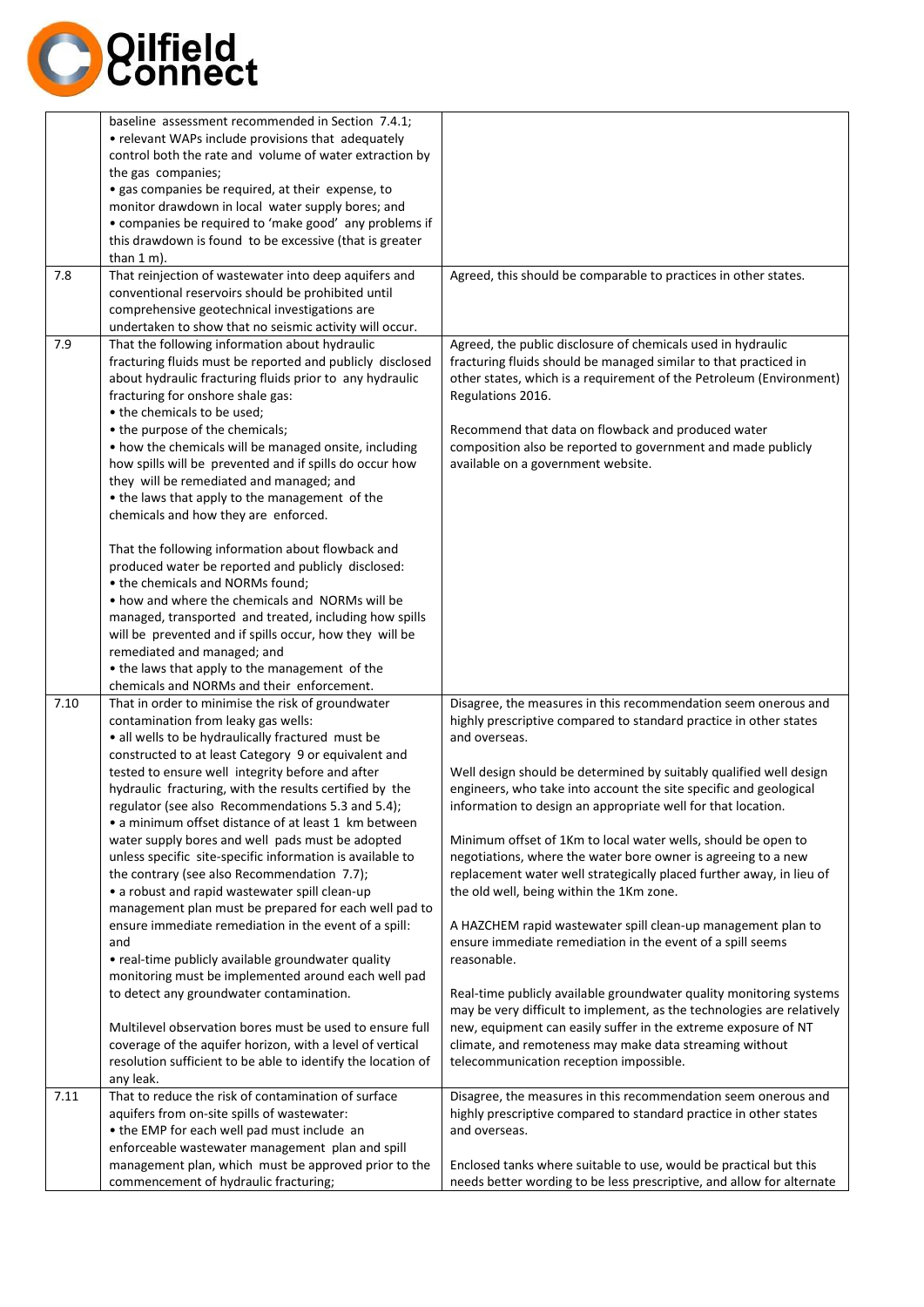

| 7.12<br>7.13 | • enclosed tanks must be used to hold all wastewater;<br>• the well pad site must be treated (for example, with a<br>geomembrane) to prevent the infiltration of wastewater<br>spills into underlying soil and thence into to an aquifer;<br>and<br>• a real-time publicly accessible monitoring program for<br>each well pad must be established.<br>That the Government undertake a review to determine:<br>• whether restrictions need to be placed on the<br>transport of hydraulic fracturing chemicals and<br>wastewater during the wet season, particularly on<br>unsealed roads; and<br>• whether rail transport of some or all of the hydraulic<br>fracturing chemicals and other consumables required<br>should be used.<br>That the reinjection of treated or untreated                                                                                                                                                                                                                                                                          | emerging technologies to be adopted where suitable.<br>Real-time publicly accessible monitoring program for each well pad<br>seems unusual request for any other industry to be expected to<br>have such invasive regulations imposed upon them. We do not see<br>requests for this kind of regulation for say uranium or lithium mines.<br>Agreed, to ensure onshore shale gas industry does not cause<br>unacceptable surface spills, however this should be comparable to<br>practices in other states and applied to all other high water usage<br>industries.<br>Agreed, for untreated wastewaters containing harmful chemicals, |
|--------------|-------------------------------------------------------------------------------------------------------------------------------------------------------------------------------------------------------------------------------------------------------------------------------------------------------------------------------------------------------------------------------------------------------------------------------------------------------------------------------------------------------------------------------------------------------------------------------------------------------------------------------------------------------------------------------------------------------------------------------------------------------------------------------------------------------------------------------------------------------------------------------------------------------------------------------------------------------------------------------------------------------------------------------------------------------------|---------------------------------------------------------------------------------------------------------------------------------------------------------------------------------------------------------------------------------------------------------------------------------------------------------------------------------------------------------------------------------------------------------------------------------------------------------------------------------------------------------------------------------------------------------------------------------------------------------------------------------------|
|              | wastewaters (including brines) into aquifers not be<br>permitted until detailed investigations are undertaken<br>to determine whether or not the risks associated with<br>this practice can be managed to acceptable levels.                                                                                                                                                                                                                                                                                                                                                                                                                                                                                                                                                                                                                                                                                                                                                                                                                                | however where wastewater has been treated to acceptable levels,<br>and complies with guidelines comparable to other states, there<br>should not be restrictions.                                                                                                                                                                                                                                                                                                                                                                                                                                                                      |
| 7.14         | That gas companies must submit details of all known<br>fault locations and geomechanical planning to the<br>regulator.                                                                                                                                                                                                                                                                                                                                                                                                                                                                                                                                                                                                                                                                                                                                                                                                                                                                                                                                      | Agreed, however this should be comparable to practices in other<br>states and in line with existing industry standard practices.                                                                                                                                                                                                                                                                                                                                                                                                                                                                                                      |
| 7.15         | That appropriate site-specific modelling of the local<br>groundwater system must be undertaken before any<br>water is extracted for the purposes of onshore hydraulic<br>fracturing for shale gas in order to ensure that there are<br>no unacceptable impacts on groundwater quality and<br>quantity.                                                                                                                                                                                                                                                                                                                                                                                                                                                                                                                                                                                                                                                                                                                                                      | Agreed, however this should be comparable to practices in other<br>states and in line with existing industry standard practices.                                                                                                                                                                                                                                                                                                                                                                                                                                                                                                      |
| 7.16         | That the discharge of shale gas hydraulic fracturing<br>wastewater (treated or untreated) to either drainage<br>lines, waterways, temporary stream systems or<br>waterholes not be permitted.                                                                                                                                                                                                                                                                                                                                                                                                                                                                                                                                                                                                                                                                                                                                                                                                                                                               | Agreed, for untreated wastewaters containing harmful chemicals,<br>however where wastewater has been treated to acceptable levels,<br>and complies with guidelines comparable to other states, there<br>should not be restrictions.                                                                                                                                                                                                                                                                                                                                                                                                   |
| 7.17<br>7.18 | That to minimise the adverse impacts of onshore shale<br>gas infrastructure (roads and pipelines) on the flow and<br>quality of surface waters, the Government must ensure<br>that:<br>· landscape or regional impacts are considered in the<br>design and planning phase of development to avoid<br>unforeseen consequences arising from the incremental<br>(piecemeal) rollout of linear infrastructure; and<br>• roads and pipeline corridors must be constructed to:<br>o minimise the interference with wet season surface<br>water flow paths;<br>o minimise erosion of exposed (road) surfaces and<br>drains;<br>o ensure fauna passage at all stream crossings; and<br>o comply with relevant guidelines such as the<br>International Erosion Control Association Best Practice<br>for Erosion and Sediment Control and the Australian<br>Pipeline Industry Association Code of Environmental<br>Practice 2009.<br>That the Beetaloo Sub-basin SREBA should take into<br>account all groundwater dependent ecosystems in the<br>Roper River region. | Agreed, this should be comparable to practices in other states.<br>Agreed, to ensure onshore shale gas industry does not cause<br>unacceptable impact on groundwater dependent ecosystems in the<br>Roper River region, however this should be comparable to practices<br>in other states and applied to all other high water usage industries.                                                                                                                                                                                                                                                                                       |
|              |                                                                                                                                                                                                                                                                                                                                                                                                                                                                                                                                                                                                                                                                                                                                                                                                                                                                                                                                                                                                                                                             | Protection of groundwater ecosystems should ordinarily be already<br>covered under the EIS performed prior to any development.                                                                                                                                                                                                                                                                                                                                                                                                                                                                                                        |
| 7.19         | That the Beetaloo Sub-basin SREBA should take into<br>account all subterranean aquatic ecosystems in the<br>Roper River region.                                                                                                                                                                                                                                                                                                                                                                                                                                                                                                                                                                                                                                                                                                                                                                                                                                                                                                                             | Agreed, as per 7.18                                                                                                                                                                                                                                                                                                                                                                                                                                                                                                                                                                                                                   |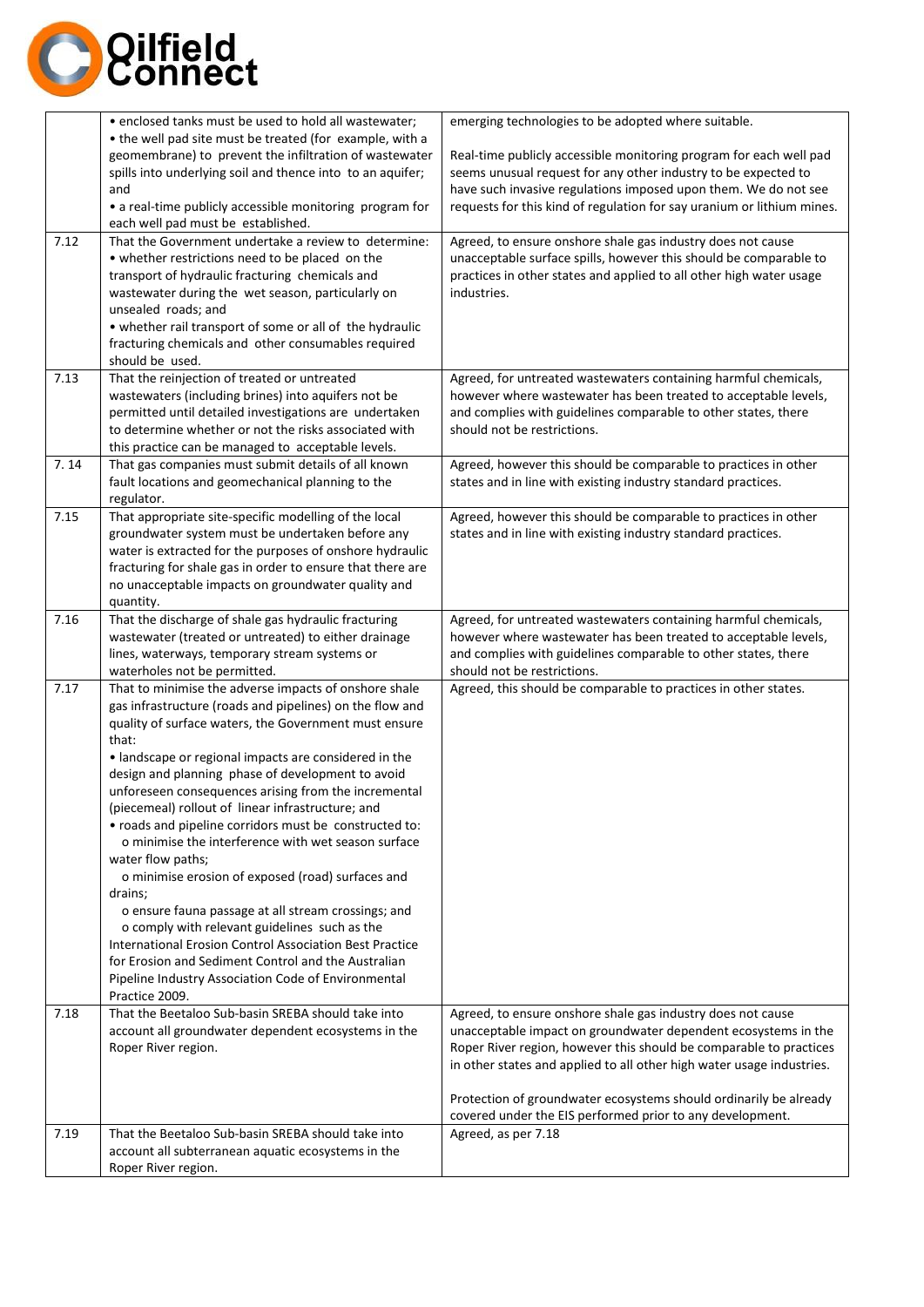

|     | Land                                                                                                                                                                                                                                                                                                                                                                                                                                                                                                                                                                                                                                                                                                                                                                                                                                                                                                                             |                                                                                                                                                                                                                                                                                                                                                                                                                                                                                                                                                                                                                                                                                                                                                                                                                                                                                                                       |
|-----|----------------------------------------------------------------------------------------------------------------------------------------------------------------------------------------------------------------------------------------------------------------------------------------------------------------------------------------------------------------------------------------------------------------------------------------------------------------------------------------------------------------------------------------------------------------------------------------------------------------------------------------------------------------------------------------------------------------------------------------------------------------------------------------------------------------------------------------------------------------------------------------------------------------------------------|-----------------------------------------------------------------------------------------------------------------------------------------------------------------------------------------------------------------------------------------------------------------------------------------------------------------------------------------------------------------------------------------------------------------------------------------------------------------------------------------------------------------------------------------------------------------------------------------------------------------------------------------------------------------------------------------------------------------------------------------------------------------------------------------------------------------------------------------------------------------------------------------------------------------------|
| 8.1 | That strategic regional terrestrial biodiversity<br>assessments are conducted as part of a SREBA for all<br>bioregions prior to any onshore shale gas production,<br>with all onshore shale gas development excluded from<br>areas considered to be of high conservation value. The<br>results of the SREBA must inform any decision to release<br>land for exploration as specified in Recommendation<br>14.2 and be considered by the decision-maker in<br>respect of any activity-based EMP.                                                                                                                                                                                                                                                                                                                                                                                                                                  | Disagree, as the typical onshore shale gas well and well pad are a<br>comparably a very small environmental footprint, when in<br>comparison to say deforestation for agriculture or pasture, or open<br>pit strip mining, or other large footprint industries like production<br>forests, each of which do pose real risks to biodiversity in natural<br>ecosystems.<br>A SREBA could take many years to conduct field studies, reports and<br>analysis, which can delay onshore shale gas development for an<br>unacceptable period.<br>Areas identified as being of relatively low risk or sensitivity of impact                                                                                                                                                                                                                                                                                                   |
|     |                                                                                                                                                                                                                                                                                                                                                                                                                                                                                                                                                                                                                                                                                                                                                                                                                                                                                                                                  | to biodiversity in natural ecosystems should be given a green light<br>and used as a means of collecting data along the way to help build a<br>future SREBA data set.                                                                                                                                                                                                                                                                                                                                                                                                                                                                                                                                                                                                                                                                                                                                                 |
| 8.2 | That a baseline assessment of all weeds within a permit<br>area be conducted prior to any onshore shale gas<br>exploration or development and that ongoing weed<br>monitoring be undertaken to inform any weed<br>management measures necessary to ensure no<br>incursions or spread of weeds. Gas companies must have<br>a dedicated weeds officer whose role is to monitor well<br>pads, roads and pipeline corridors for weeds.                                                                                                                                                                                                                                                                                                                                                                                                                                                                                               | Agreed, however as the onshore shale gas industry is not the only<br>industry to potentially transport weeds into remote areas, if this<br>measure is to be adopted it should be uniform across all other<br>industries and practices which hold the same risk of weed incursion,<br>such as: rural property owners & employees, tourism industry,<br>adventure seekers, recreational fisheries / hunters, residence and<br>visitors to remote communities, mineral mining industry,<br>exploration activities by geologists, archaeologists, biologists, nature<br>photography, just to name a few.<br>To impose prescriptive practices and costs, beyond that which is<br>standard practice in other states, only onto the onshore shale gas<br>industry, but permit other industry traffic to enjoy no regulations for<br>same risk, would be manifestly discriminatory towards the onshore<br>shale gas industry. |
|     |                                                                                                                                                                                                                                                                                                                                                                                                                                                                                                                                                                                                                                                                                                                                                                                                                                                                                                                                  | The onshore shale gas industry should comply with requirements in<br>the Petroleum (environmental) Regulations 2016, by developing an<br>EMP. The EMP should detail weed management to comply with NT<br>Weed Management Act 2013.                                                                                                                                                                                                                                                                                                                                                                                                                                                                                                                                                                                                                                                                                    |
| 8.3 | That gas companies be required to have a weed<br>management plan in place prior to entering onto a<br>petroleum permit. The plan must be consistent with all<br>relevant statutory weed management plans and relevant<br>threat abatement plans established under the EPBC Act.                                                                                                                                                                                                                                                                                                                                                                                                                                                                                                                                                                                                                                                  | Agreed, as per 8.2                                                                                                                                                                                                                                                                                                                                                                                                                                                                                                                                                                                                                                                                                                                                                                                                                                                                                                    |
| 8.4 | That gas companies be required to comply with any<br>statutory regional fire management plan. The fire<br>management plan should:<br>• address the impact that any onshore shale gas industry<br>will have on fire regimes in the NT, and how those<br>impacts should be managed;<br>• establish robust monitoring programs for assessing<br>seasonal conditions and fuel loads;<br>• require that annual fire mapping be undertaken to<br>monitor any increase in fire frequency due to any<br>onshore shale gas development;<br>• require baseline data to be established for at least the<br>decade prior to commencement of any onshore shale<br>gas development; and<br>• require the implementation of management actions,<br>such as prescribed fuel reduction burns at strategic<br>locations, to reduce fuel loads and protect key values<br>and assets if required on the basis of the annual fuel<br>monitoring data. | Agreed, however as the onshore shale gas industry is not the only<br>industry to potentially pose a risk of causing fire or operations be<br>affected by a fire in remote areas, if this measure is to be adopted it<br>should be uniform across all other industries and practices which<br>hold the same risk of fire in remote regions.                                                                                                                                                                                                                                                                                                                                                                                                                                                                                                                                                                            |
| 8.5 | That as part of a SREBA, a study be undertaken to<br>determine if any threatened species are likely to be                                                                                                                                                                                                                                                                                                                                                                                                                                                                                                                                                                                                                                                                                                                                                                                                                        | Disagree, as per 8.1                                                                                                                                                                                                                                                                                                                                                                                                                                                                                                                                                                                                                                                                                                                                                                                                                                                                                                  |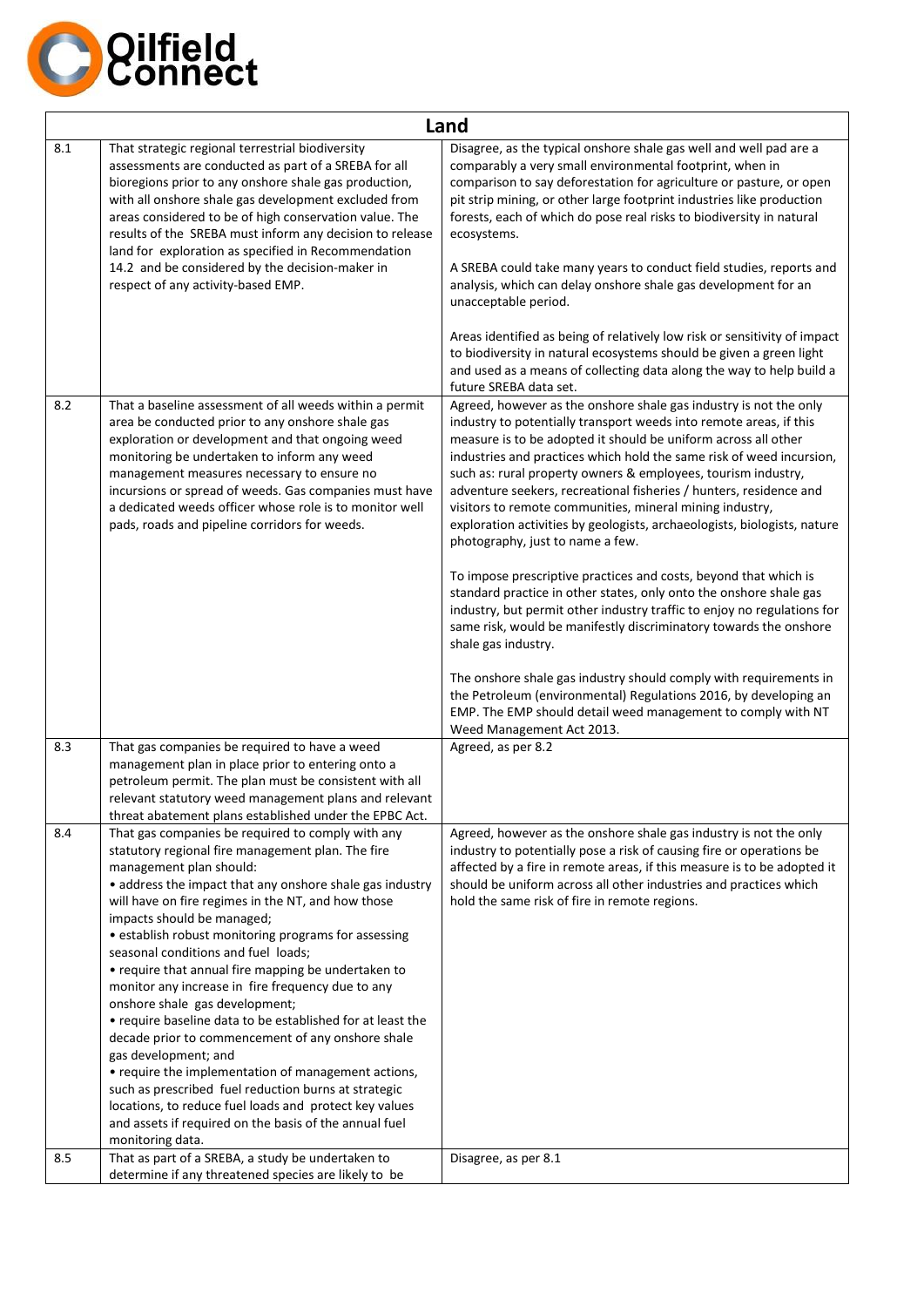

|      | affected by the cumulative effects of vegetation and<br>habitat loss, and if so, that there be ongoing monitoring<br>of the populations of any such species. If monitoring<br>reveals a decline in populations (compared with pre-<br>development baselines), management plans aimed at<br>mitigating these declines must be developed and<br>implemented.                 |                                                                                                                                                                                                                                                                                                                                                                                                                                                                                                                                                                                                |
|------|----------------------------------------------------------------------------------------------------------------------------------------------------------------------------------------------------------------------------------------------------------------------------------------------------------------------------------------------------------------------------|------------------------------------------------------------------------------------------------------------------------------------------------------------------------------------------------------------------------------------------------------------------------------------------------------------------------------------------------------------------------------------------------------------------------------------------------------------------------------------------------------------------------------------------------------------------------------------------------|
| 8.6  | That the area of vegetation cleared for infrastructure<br>development (well pads, roads and pipeline corridors)<br>be minimised through the efficient design of flowlines<br>and access roads, and where possible, the co-location of<br>shared infrastructure by gas companies.                                                                                           | Agreed.                                                                                                                                                                                                                                                                                                                                                                                                                                                                                                                                                                                        |
| 8.7  | That well pads and pipeline corridors be progressively<br>rehabilitated, with native vegetation re-established such<br>that the corridors become ecologically integrated into<br>the surrounding landscape.                                                                                                                                                                | Agreed.                                                                                                                                                                                                                                                                                                                                                                                                                                                                                                                                                                                        |
| 8.8  | That to compensate for any local vegetation, habitat and<br>biodiversity loss, the Government develop and<br>implement an environmental offset policy to ensure<br>that, where environmental impacts and risks are unable<br>to be avoided or adequately mitigated, they are offset.                                                                                       | Agreed.                                                                                                                                                                                                                                                                                                                                                                                                                                                                                                                                                                                        |
| 8.9  | That the Government consider the establishment and<br>operation of local Aboriginal land ranger programs to<br>undertake land conservation activities.                                                                                                                                                                                                                     | Agreed.                                                                                                                                                                                                                                                                                                                                                                                                                                                                                                                                                                                        |
| 8.10 | That environmental legislation include a requirement for<br>gas companies to identify critical habitats during corridor<br>construction and select an appropriate mechanism to<br>avoid detrimental impact on them.                                                                                                                                                        | Agreed.                                                                                                                                                                                                                                                                                                                                                                                                                                                                                                                                                                                        |
| 8.11 | That corridor widths be kept to a minimum, with<br>pipelines and other linear infrastructure buried, except<br>for necessary inspection points, and the disturbed<br>ground revegetated.                                                                                                                                                                                   | Agreed.                                                                                                                                                                                                                                                                                                                                                                                                                                                                                                                                                                                        |
| 8.12 | That directional drilling under stream crossings be used<br>in preference to trenching unless geomorphic and<br>hydrological investigations confirm that trenching will<br>have no detrimental impact on water flow patterns and<br>waterhole water retention timing.                                                                                                      | Agreed.                                                                                                                                                                                                                                                                                                                                                                                                                                                                                                                                                                                        |
| 8.13 | That roads and pipeline surface water flow paths<br>minimise erosion of all exposed surfaces and drains, and<br>comply with design for fauna passage.                                                                                                                                                                                                                      | Agreed.                                                                                                                                                                                                                                                                                                                                                                                                                                                                                                                                                                                        |
| 8.14 | That all corridors be constructed to minimise the<br>interference with wet season stream crossings and<br>comply with relevant guidelines, such as the<br>International Erosion Control Association Best Practice<br>for Erosion and Sediment Control and the Australian<br>Pipeline Industry Association Code of Environmental<br>Practice 2009.                          | Agreed.                                                                                                                                                                                                                                                                                                                                                                                                                                                                                                                                                                                        |
| 8.15 | That to minimise the impact of any onshore shale gas<br>industry on landscape amenity, gas companies must<br>demonstrate that they have minimised the surface<br>footprint of development to ALARP, including that:<br>• well pads are spaced a minimum of 2 km apart; and<br>• the infrastructure within any development areas is not<br>visible from major public roads. | Agreed, to the principle of "minimise the impact of any onshore<br>shale gas industry on landscape amenity, gas companies must<br>demonstrate that they have minimised the surface footprint of<br>development to ALARP", however the dot points which followed<br>appear to be overly prescriptive in nature and again would be<br>manifestly discriminatory against the onshore shale gas industry.<br>There may be some instances where it is better to have a well pad<br>spaced closer than 2Km, even though that may not be the case for<br>the majority of pads within the development. |
|      |                                                                                                                                                                                                                                                                                                                                                                            | The production infrastructure of wellhead and line piping is<br>relatively tidy and compact, and is easily dwarfed in size by almost<br>all other roadside infrastructures, including mobile phone towers,<br>bill boards, power lines, railway lines and switching stations, variety                                                                                                                                                                                                                                                                                                          |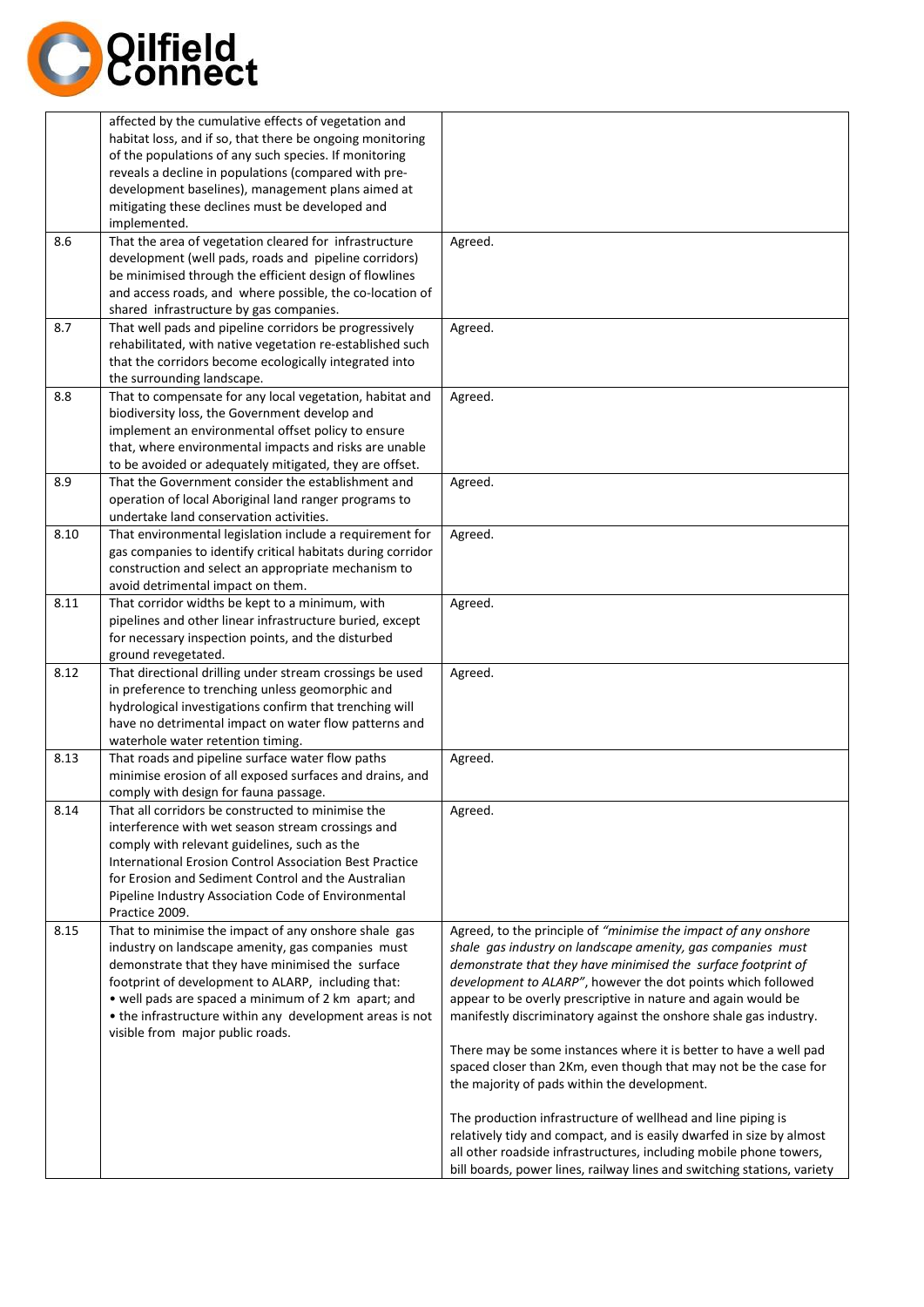

| 8.16 | That the Government assess the impact that all heavy-<br>vehicle traffic associated with any onshore shale gas                                                                                                                                                                                                                     | of poorly constructed gate entrances, old burnt out vehicles, water<br>tanks, graffiti on prominent rock structures, cattle yards, roadside<br>water pipelines, etc.<br>It should be noted that in the fullness of time, the production<br>infrastructure will be removed and the area made whole again,<br>unlike other larger and permanent structures.<br>Agreed, however this should be comparable to practices in other<br>states and in line with existing industry standard practices. |
|------|------------------------------------------------------------------------------------------------------------------------------------------------------------------------------------------------------------------------------------------------------------------------------------------------------------------------------------|-----------------------------------------------------------------------------------------------------------------------------------------------------------------------------------------------------------------------------------------------------------------------------------------------------------------------------------------------------------------------------------------------------------------------------------------------------------------------------------------------|
|      | industry will have on the NT's transport system and<br>develops a management plan to mitigate such impacts.<br>Consideration must be given to:<br>• forecast traffic volume and roads used;<br>• the feasibility of using the existing Adelaide - Darwin<br>railway line to reduce heavy-vehicle road use; and<br>• road upgrades. |                                                                                                                                                                                                                                                                                                                                                                                                                                                                                               |
|      |                                                                                                                                                                                                                                                                                                                                    | <b>Greenhouse Gas Emissions</b>                                                                                                                                                                                                                                                                                                                                                                                                                                                               |
| 9.1  | That to reduce the risk of upstream methane emissions<br>from onshore shale gas wells in the NT the Government<br>implement the US EPA New Source Performance<br>Standards of 2012 and 2016.                                                                                                                                       | Agreed, however this should be comparable to practices in other<br>states and in line with existing industry standard practices.<br>It is in the best interests of the onshore shale gas industry to reduce<br>if not eliminate all fugitive methane emissions as they are<br>considered a loss of product and revenue for industry and also a loss<br>of royalties for NTG.                                                                                                                  |
|      |                                                                                                                                                                                                                                                                                                                                    | It is industry practice to measure, monitor and report as part of<br>compliance requirements for National Greenhouse and Energy<br>Reporting System (NGERS).                                                                                                                                                                                                                                                                                                                                  |
| 9.2  | That a code of practice be developed and implemented<br>for the ongoing monitoring, detection and reporting of<br>methane emissions from onshore shale gas fields and<br>wells once production of any onshore shale gas<br>commences.                                                                                              | Agreed, as per 9.1                                                                                                                                                                                                                                                                                                                                                                                                                                                                            |
| 9.3  | That baseline monitoring of methane concentrations be<br>undertaken for at least one year prior to the<br>commencement of shale gas production on a production<br>licence.                                                                                                                                                         | Agreed, however the onshore shale gas industry should be afforded<br>every opportunity to commence monitoring as soon as is practicable<br>to ensure no unnecessary delays in production.                                                                                                                                                                                                                                                                                                     |
| 9.4  | That baseline and ongoing monitoring be the<br>responsibility of the regulator, undertaken by an<br>independent third party, and funded by industry.                                                                                                                                                                               | Agreed, as per 9.3                                                                                                                                                                                                                                                                                                                                                                                                                                                                            |
| 9.5  | That all monitoring results should be published online on<br>a continuous basis in real time.                                                                                                                                                                                                                                      | Agreed, however this should be comparable to practices in other<br>states and in line with existing industry standard practices.                                                                                                                                                                                                                                                                                                                                                              |
|      |                                                                                                                                                                                                                                                                                                                                    | However there can be some significant issues with transmitting data<br>from remote locations, this may be more practical if periodical<br>rather than real-time.                                                                                                                                                                                                                                                                                                                              |
| 9.6  | That once emission concentration limits are exceeded,<br>the regulator must be notified, investigations must be<br>undertaken to identify the source(s) of the excess levels,<br>and make-good provisions be undertaken by industry<br>where necessary. These measures are to be the<br>responsibility of industry.                | Agreed, however this should be comparable to practices in other<br>states and in line with existing industry standard practices.                                                                                                                                                                                                                                                                                                                                                              |
| 9.7  | That the action framework outlined in Table 9.10 of the<br>draft Final Report be implemented to mitigate any<br>supplementary risks that may prevent the achievement<br>of lower levels of fugitive methane emissions.                                                                                                             | Agreed, as per 9.1                                                                                                                                                                                                                                                                                                                                                                                                                                                                            |
|      |                                                                                                                                                                                                                                                                                                                                    | <b>Public Health</b>                                                                                                                                                                                                                                                                                                                                                                                                                                                                          |
| 10.1 | That formal site or regional-specific HHRA reports be<br>prepared and approved prior to the grant of any<br>production licence for the purpose of any shale gas<br>development. Such HHRA reports to address the<br>potential human exposures and health risks associated                                                          | Agreed, however this should be comparable to practices in other<br>states and in line with existing industry standard practices.                                                                                                                                                                                                                                                                                                                                                              |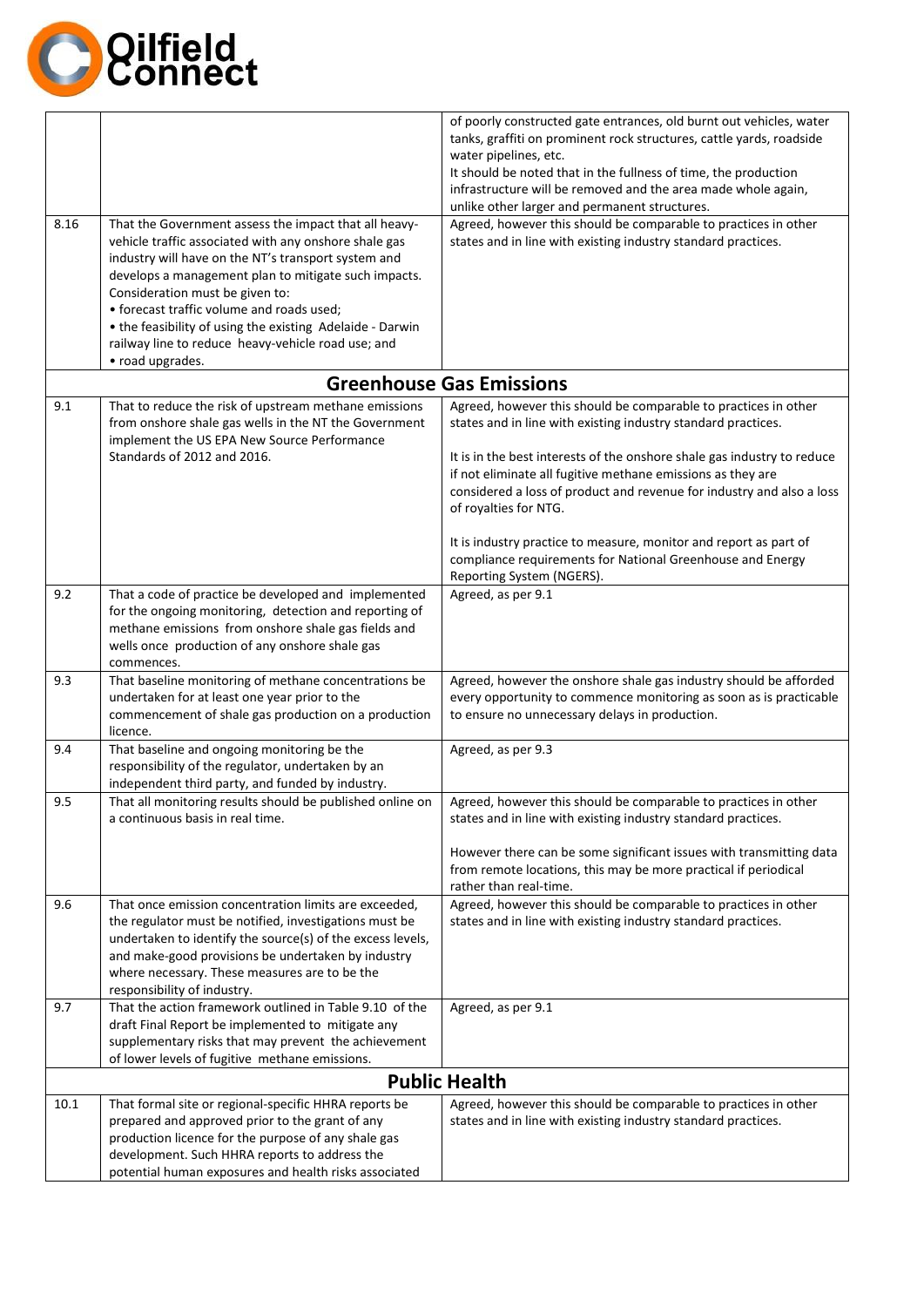

|      | with the exploration for, and the production of, any                                                          |                                                                                                                                  |
|------|---------------------------------------------------------------------------------------------------------------|----------------------------------------------------------------------------------------------------------------------------------|
|      | shale gas development, off-site transport, and the                                                            |                                                                                                                                  |
|      | decommissioning of wells, as recommended in NCRA                                                              |                                                                                                                                  |
|      | guidance.                                                                                                     |                                                                                                                                  |
|      | The HHRA reports must include risk estimates<br>assessments of exposure pathways that are deemed to           |                                                                                                                                  |
|      | be incomplete.                                                                                                |                                                                                                                                  |
| 10.2 | That to better inform the human health risk                                                                   | Agreed, however this should be comparable to practices in other                                                                  |
|      | assessments, the following knowledge gaps must be                                                             | states and in line with existing industry standard practices.                                                                    |
|      | addressed and published:                                                                                      |                                                                                                                                  |
|      | • contemporary knowledge of the chemicals proposed                                                            |                                                                                                                                  |
|      | to be used in hydraulic fracking fluids for onshore shale                                                     |                                                                                                                                  |
|      | gas extraction in the NT;                                                                                     |                                                                                                                                  |
|      | · details of the chemical composition of flowback and                                                         |                                                                                                                                  |
|      | produced water in the NT; and                                                                                 |                                                                                                                                  |
|      | • the proposed methods of treatment and/or disposal                                                           |                                                                                                                                  |
|      | of flowback and produced water.                                                                               |                                                                                                                                  |
| 10.3 | That in consultation with industry, landowners and local                                                      | Agreed, however this should be comparable to practices in other                                                                  |
|      | communities, the regulator set appropriate setback                                                            | states and in line with existing industry standard practices.                                                                    |
|      | distances to minimise risks identified in HHRA reports,                                                       |                                                                                                                                  |
|      | including potential pathways for waterborne and                                                               |                                                                                                                                  |
|      | airborne contaminants, for all shale gas development                                                          |                                                                                                                                  |
|      | (exploration and production). Such setback distances to                                                       |                                                                                                                                  |
|      | be not less than 1,600 m.                                                                                     |                                                                                                                                  |
|      |                                                                                                               | Aboriginal people and their culture                                                                                              |
| 11.1 | That gas companies be required to obtain an Authority                                                         | Agreed, however this should be comparable to practices in other                                                                  |
|      | Certificate before undertaking any onshore shale gas                                                          | states and in line with existing industry standard practices.                                                                    |
|      | activity.                                                                                                     |                                                                                                                                  |
| 11.2 | That AAPA:                                                                                                    | Disagree, as agreements are normally made with Land Councils and                                                                 |
|      | • be provided with a copy of any application to conduct                                                       | Traditional Owners, so any additional steps or duplication are                                                                   |
|      | hydraulic fracturing for onshore shale gas under                                                              | obstructive and not necessarily addressing any identified risks.                                                                 |
|      | petroleum environment legislation at an early stage of                                                        |                                                                                                                                  |
|      | the assessment and approval process;                                                                          | AAPA core function appears to be setup to perform a very different                                                               |
|      | . be given an adequate opportunity to explain the                                                             | role to that of the Land Councils, such as the NLC which has much                                                                |
|      | application to custodians; and                                                                                | more experience in handling resource agreements.                                                                                 |
|      | • be given an adequate opportunity to comment on the                                                          |                                                                                                                                  |
|      | application and have those comments considered by the                                                         |                                                                                                                                  |
|      | decision-maker.                                                                                               |                                                                                                                                  |
| 11.3 | That legislation for the protection of sacred sites                                                           | No comment                                                                                                                       |
|      | beamended so that sub-surface formations can be                                                               |                                                                                                                                  |
|      | included as a sacred site or a feature of a sacred site.                                                      |                                                                                                                                  |
| 11.4 | That gas companies be required to provide a statement<br>to native title holders with information of the kind | Agreed, however this should be comparable to practices in other<br>states and in line with existing industry standard practices. |
|      | required under s 41(6) of the Land Rights Act for the                                                         |                                                                                                                                  |
|      | purposes of negotiating a petroleum exploration                                                               |                                                                                                                                  |
|      | agreement under the future act provisions of the Native                                                       |                                                                                                                                  |
|      | Title Act.                                                                                                    |                                                                                                                                  |
| 11.5 | That interpreters be used at all consultations with                                                           | Agreed, however this should be comparable to practices in other                                                                  |
|      | Aboriginal people for whom English is a second                                                                | states and in line with existing industry standard practices.                                                                    |
|      | language. Interpreters must be appropriately supported                                                        |                                                                                                                                  |
|      | to ensure that they understand the subject matter of the                                                      |                                                                                                                                  |
|      | consultation.                                                                                                 |                                                                                                                                  |
| 11.6 | That Land Councils, AAPA, and the Government                                                                  | Agreed, education beit formal or passive, through information                                                                    |
|      | cooperate to ensure that reliable, accessible (including                                                      | sessions and workshops is to be strongly encouraged wherever and                                                                 |
|      | with the use of interpreters), trusted, and accurate                                                          | whenever possible.                                                                                                               |
|      | information about any onshore shale gas industry is                                                           |                                                                                                                                  |
|      | effectively communicated to all Aboriginal people that                                                        | The lack of education and knowledge is what is more likely to lead to                                                            |
|      | will be affected by any onshore shale gas industry.                                                           | false fears and/or misconceptions of what is really happening.                                                                   |
|      | That the gas industry fund the design and delivery of any                                                     |                                                                                                                                  |
|      | information programs.                                                                                         |                                                                                                                                  |
| 11.7 | That Land Councils, traditional Aboriginal owners and<br>gas companies consider making all, or if this is not | Agreed, where both parties agree to bake it publicly available.                                                                  |
|      |                                                                                                               |                                                                                                                                  |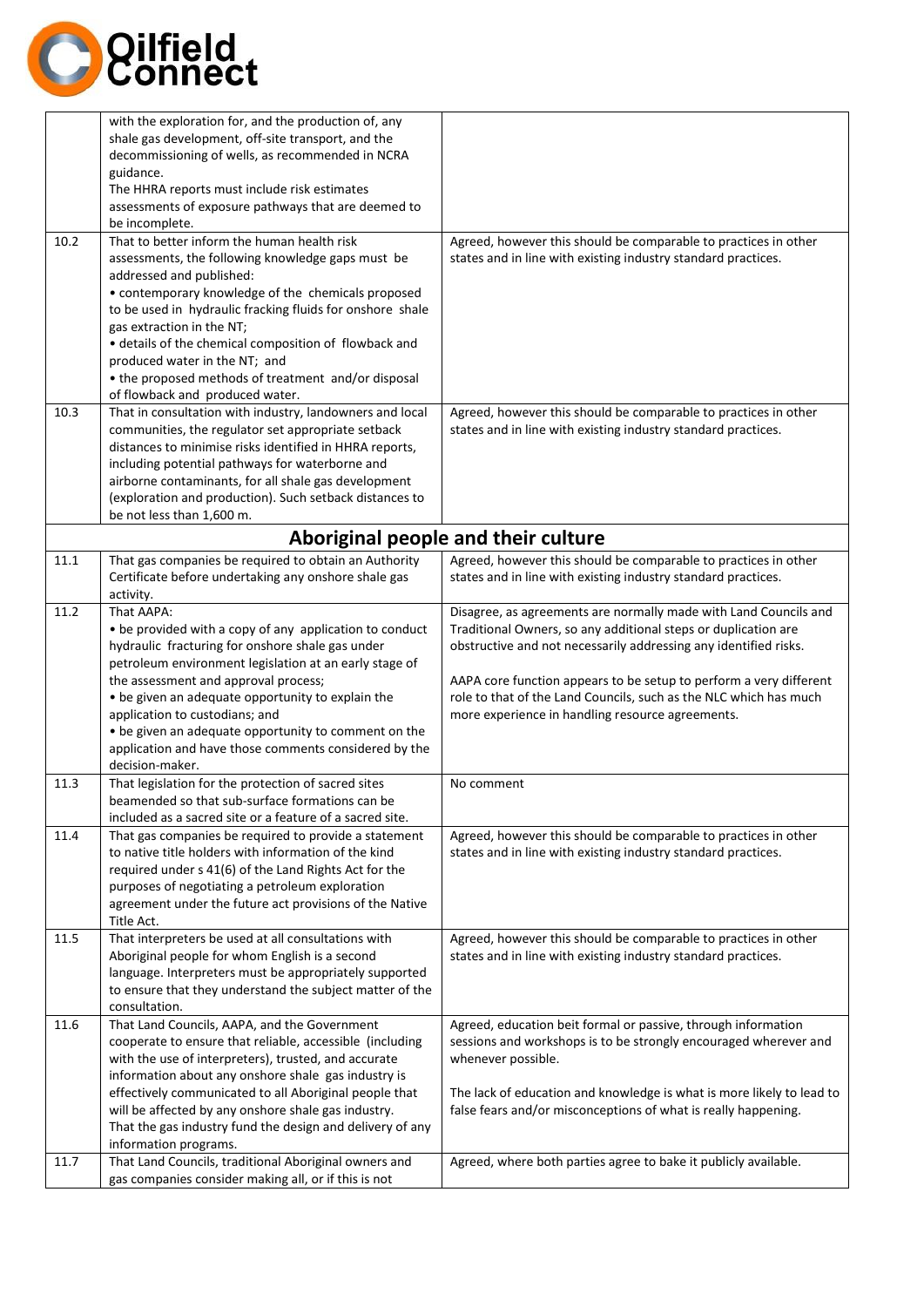

|      | appropriate, part, of negotiated petroleum exploration                                                                                                                                                                                                                               |                                                                                                                                                                                                           |
|------|--------------------------------------------------------------------------------------------------------------------------------------------------------------------------------------------------------------------------------------------------------------------------------------|-----------------------------------------------------------------------------------------------------------------------------------------------------------------------------------------------------------|
|      | agreements publicly available.                                                                                                                                                                                                                                                       |                                                                                                                                                                                                           |
| 11.8 | That a comprehensive assessment of the cultural<br>impacts of any onshore shale gas development be<br>completed prior to the grant of any production licence.<br>The cultural assessment must:                                                                                       | Agreed, however this should be comparable to practices in other<br>states and in line with existing industry standard practices.                                                                          |
|      | . be designed in consultation with Land Councils and<br>AAPA;                                                                                                                                                                                                                        |                                                                                                                                                                                                           |
|      | · engage traditional Aboriginal owners, native title<br>holders and the affected Aboriginal communities, and<br>be conducted in accordance with world leading<br>practice; and                                                                                                       |                                                                                                                                                                                                           |
|      | • be resourced by the gas industry.                                                                                                                                                                                                                                                  |                                                                                                                                                                                                           |
|      |                                                                                                                                                                                                                                                                                      | <b>Social impacts</b>                                                                                                                                                                                     |
| 12.1 | That as part of any strategic SIA, early and adequate                                                                                                                                                                                                                                | Agreed, however this should be comparable to practices in other                                                                                                                                           |
|      | consultation be undertaken on road use and related<br>infrastructure requirements that result in realistic road                                                                                                                                                                      | states and in line with existing industry standard practices.                                                                                                                                             |
|      | upgrade and work schedules to support the required                                                                                                                                                                                                                                   | As many of the existing roads are unsealed and often in poor                                                                                                                                              |
|      | transport infrastructure for any unconventional shale<br>gas industry and other users.                                                                                                                                                                                               | condition, it is very possible that in some cases the onshore shale<br>gas industry may either perform much needed maintenance or<br>voluntarily upgrade to sealed road.                                  |
|      |                                                                                                                                                                                                                                                                                      | Such improvements in transport infrastructure would be very<br>welcomed by paternalists and remote communities which may<br>enjoy safer access by better roads.                                           |
| 12.2 | That gas companies ensure the provision of adequate<br>and sustainable funding to ensure the identified<br>infrastructure requirements are met and maintained<br>appropriately.                                                                                                      | Agreed, however this should be comparable to practices in other<br>states and in line with existing industry standard practices.                                                                          |
| 12.3 | That consideration be given to the development of road<br>use agreements between gas companies and local<br>councils that include safety considerations and ensure                                                                                                                   | Agreed, however this should be comparable to practices in other<br>states and in line with existing industry standard practices.                                                                          |
|      | monitoring for compliance, including reporting<br>requirements.                                                                                                                                                                                                                      | The SIA should consider development of a road use agreement<br>where applicable                                                                                                                           |
| 12.4 | That gas companies be required to work closely with the<br>Government and local communities early in any onshore<br>shale gas development projects to ensure that any                                                                                                                | Agreed, however this should be comparable to practices in other<br>states and in line with existing industry standard practices.                                                                          |
| 12.5 | potential impacts on services are mitigated.<br>That any strategic social impact assessment, anticipate                                                                                                                                                                              | The SIA should consider impacts on services where applicable<br>Agreed, however this should be comparable to practices in other                                                                           |
|      | the long-term impacts and requirements for housing<br>(not just through construction phase) to adequately                                                                                                                                                                            | states and in line with existing industry standard practices.                                                                                                                                             |
|      | mitigate the risk of inflated real estate prices and<br>shortages within a community.                                                                                                                                                                                                | The SIA should consider impacts on housing prices where applicable,<br>however it should be noted that currently there is widespread<br>concern of NT housing prices plummeting despite the onshore shale |
|      |                                                                                                                                                                                                                                                                                      | gas industry not being a contributing factor, so there is a limit to<br>what the onshore shale gas industry can do to affect property<br>pricing.                                                         |
| 12.6 | That in consultation with local communities, Aboriginal<br>Land Councils, local government, and the Government,<br>gas companies be required to provide accommodation,<br>whether temporary or permanent, which must be<br>completed prior to the construction/development<br>phase. | No comment                                                                                                                                                                                                |
| 12.7 | That there be a minimum standard set for gas<br>companies to source goods, services and workers from<br>local communities. This should include ensuring training<br>programs are developed for Aboriginal and other local                                                            | Agreed, As the onshore shale gas industry will have requirements<br>for a diverse range of skills and competencies to be able to operate<br>safely and cost effectively.                                  |
|      | workers to develop the necessary skill sets and to<br>improve their opportunities for local employment in any<br>onshore shale gas industry.                                                                                                                                         | Some skillsets will need to be highly specialised and some tasks only<br>required infrequently, thus these activities would more typically be<br>filled by FIFO workers.                                  |
|      |                                                                                                                                                                                                                                                                                      | Some skillsets will be readily available locally in the general                                                                                                                                           |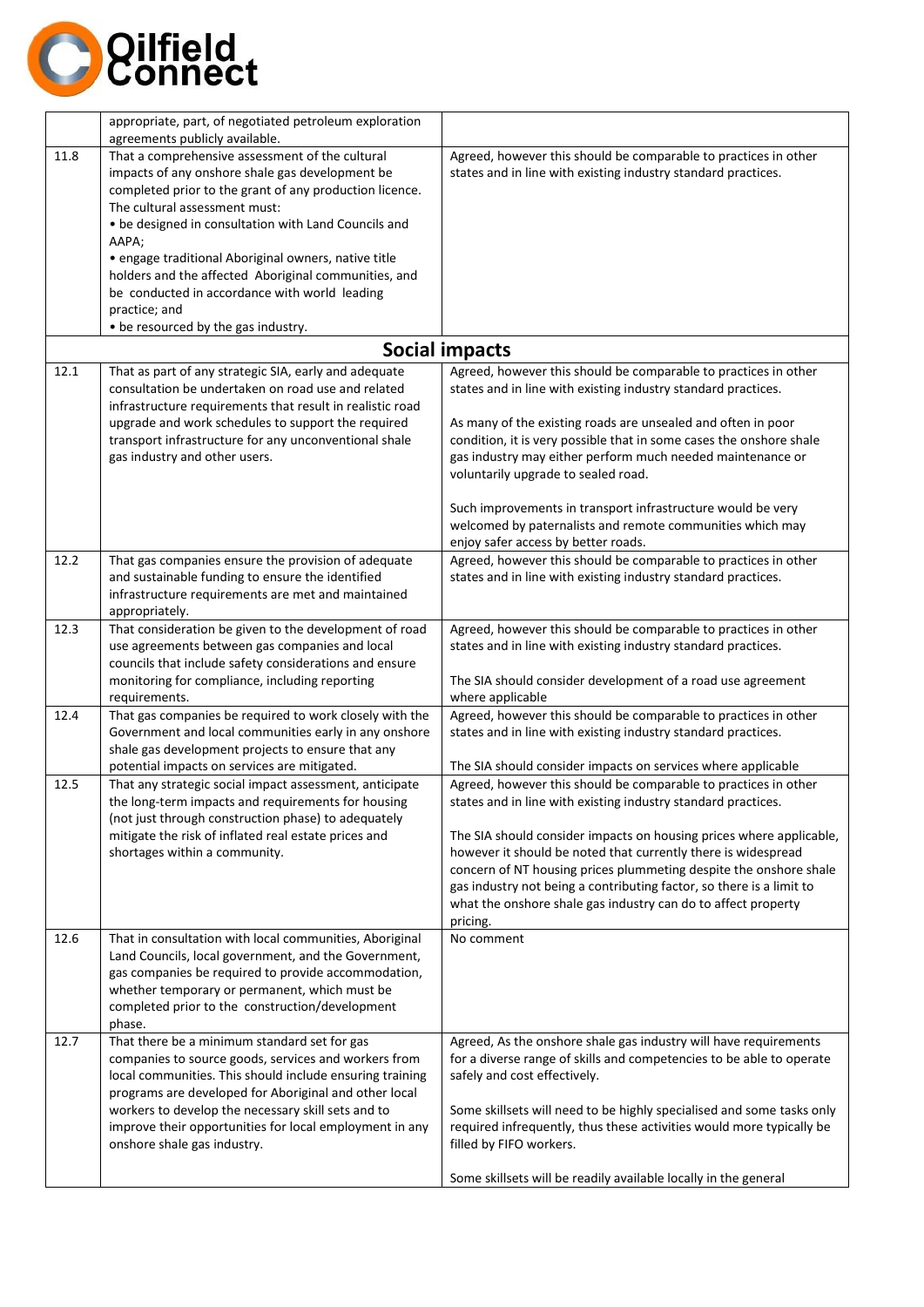

|       |                                                                                                                                                                                                                                                                                                                                                                                                                                                                                                                                                                              | population and these workers should be given some preference, as<br>they should be less expensive than FIFO (no flights, accommodation<br>& meals required).                                                                                                                                                                                                                                                                                                                        |
|-------|------------------------------------------------------------------------------------------------------------------------------------------------------------------------------------------------------------------------------------------------------------------------------------------------------------------------------------------------------------------------------------------------------------------------------------------------------------------------------------------------------------------------------------------------------------------------------|-------------------------------------------------------------------------------------------------------------------------------------------------------------------------------------------------------------------------------------------------------------------------------------------------------------------------------------------------------------------------------------------------------------------------------------------------------------------------------------|
|       |                                                                                                                                                                                                                                                                                                                                                                                                                                                                                                                                                                              | Some skillsets and locations would be ideal for indigenous workers<br>to fill, especially where they are living in remote communities near<br>to the operations, as they will have a lot of valuable local knowledge<br>which can benefit the onshore shale gas industry, they can arrive on<br>scene to handle an activity at short notice, and given the right<br>opportunity would highly value their employment in an area where<br>such opportunities are far and few between. |
| 12.8  | That gas companies use a range of mediums to<br>proactively work with local businesses to ensure they are<br>able and adequately skilled to compete for contracts.<br>They should follow the steps outlined above by the                                                                                                                                                                                                                                                                                                                                                     | Agreed, however local engagement has been historically somewhat<br>hit and miss in NT, and not all businesses have had success using<br>existing mediums like ICN, NTIBN & CoC.                                                                                                                                                                                                                                                                                                     |
|       | Queensland Gasfields Commission to assist them to be<br>ready to participate in any economic opportunities that<br>may emerge.                                                                                                                                                                                                                                                                                                                                                                                                                                               | My own experience using these mediums has been woeful, in that I<br>have never received a lead which materialised into an order in over<br>a decade, whereas all business occurred through direct B2B contact.                                                                                                                                                                                                                                                                      |
|       |                                                                                                                                                                                                                                                                                                                                                                                                                                                                                                                                                                              | The difficulty or disadvantage for NT service or product suppliers is<br>where the client procurement team are all based interstate, making<br>it easier for interstate competitors to have greater access for B2B<br>marketing/sales.                                                                                                                                                                                                                                              |
|       |                                                                                                                                                                                                                                                                                                                                                                                                                                                                                                                                                                              | Much greater efforts are needed to ensure greater local business<br>participation, as this will translate into more jobs and thus more<br>families reliant on the industry and a stronger support base.                                                                                                                                                                                                                                                                             |
|       |                                                                                                                                                                                                                                                                                                                                                                                                                                                                                                                                                                              | Consideration for having at least one permanent member of the<br>procurement based in NT and be accessible for local businesses<br>seeking opportunities.                                                                                                                                                                                                                                                                                                                           |
| 12.9  | That the Government regulate to ensure that existing<br>and future users of land can continue to enjoy their<br>rights and interests in the land, including a mechanism<br>to compensate for, among other things:<br>• loss of use of surface area where infrastructure is<br>installed;<br>• diminution of the use made or that may be made of<br>the land or any improvement on it;<br>• severance of any part of the land from other areas of<br>the landholder's property; and<br>• any cost, damage or loss arising from the carrying out<br>of activities on the land. | Agreed, however this should be comparable to practices in other<br>states and in line with existing industry standard practices.                                                                                                                                                                                                                                                                                                                                                    |
| 12.10 | That gas companies be required to establish a<br>relationship with communities to determine how to best<br>facilitate community cohesion on an individual and<br>collective level. This should be done in consultation with<br>Aboriginal land councils and local councils, to ensure<br>that the needs of all parties are accommodated.                                                                                                                                                                                                                                     | Agreed.                                                                                                                                                                                                                                                                                                                                                                                                                                                                             |
| 12.11 | That gas companies must develop and implement a<br>social impact management plan which details how they<br>will optimise the relationship with the community prior<br>to any onshore shale gas development. This plan must<br>be developed in consultation with Aboriginal land<br>councils and local councils to ensure that it meets<br>community needs and be presented to the regulator for<br>approval prior to any production approval being granted.                                                                                                                  | Agreed, however this should be comparable to practices in other<br>states and in line with existing industry standard practices.                                                                                                                                                                                                                                                                                                                                                    |
| 12.12 | That gas companies be required to develop a social<br>impact management plan that outlines how they intend<br>to develop and continue their SLO within each of the<br>communities they will operate in.<br>This should be developed in conjunction with any SIA,<br>and introduced as early as possible, preferably in the                                                                                                                                                                                                                                                   | Agreed.                                                                                                                                                                                                                                                                                                                                                                                                                                                                             |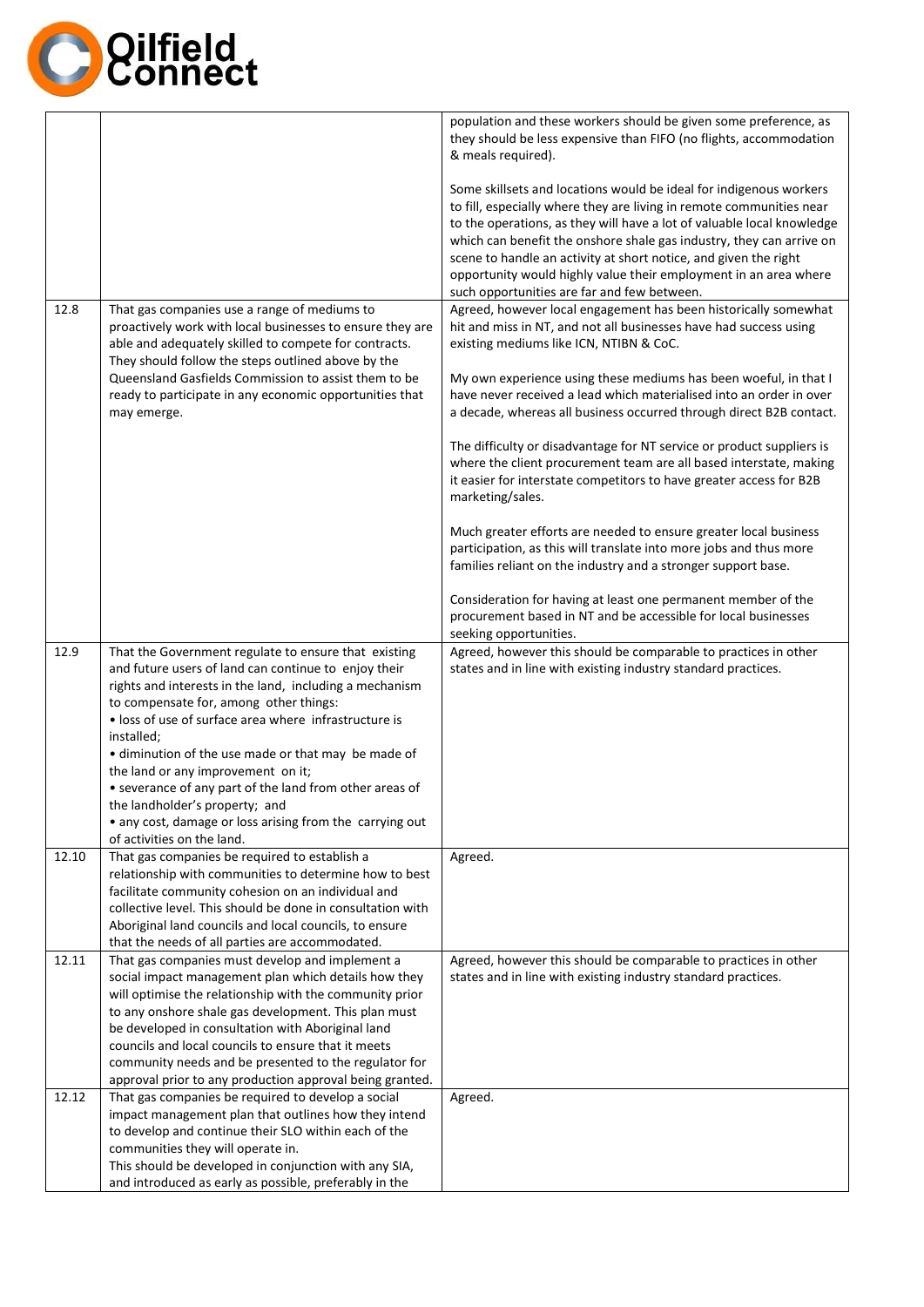

|              | exploration phase, to ensure that any potential changes<br>can be flagged in advance to allow communities time to<br>adapt and prepare for the changes.                                                                                                                                                                                                                                                                                                                                                                                                                                                                                                                                                                                                                                                                                                                                                                                                                                                                                                                                                                                                                                                                                                                                                                                                                                                                                             |                                                                                                                                                                                                                                                                                                                            |
|--------------|-----------------------------------------------------------------------------------------------------------------------------------------------------------------------------------------------------------------------------------------------------------------------------------------------------------------------------------------------------------------------------------------------------------------------------------------------------------------------------------------------------------------------------------------------------------------------------------------------------------------------------------------------------------------------------------------------------------------------------------------------------------------------------------------------------------------------------------------------------------------------------------------------------------------------------------------------------------------------------------------------------------------------------------------------------------------------------------------------------------------------------------------------------------------------------------------------------------------------------------------------------------------------------------------------------------------------------------------------------------------------------------------------------------------------------------------------------|----------------------------------------------------------------------------------------------------------------------------------------------------------------------------------------------------------------------------------------------------------------------------------------------------------------------------|
| 12.13        | That a strategic SIA, separate from an Environmental<br>Impact Statement, be conducted in advance of any<br>onshore shale gas development, during the exploration<br>phase. Such SIAs must be conducted holistically to<br>anticipate any expected impacts on infrastructure and<br>services, and to mitigate potential negative impacts, and<br>be funded by industry.                                                                                                                                                                                                                                                                                                                                                                                                                                                                                                                                                                                                                                                                                                                                                                                                                                                                                                                                                                                                                                                                             | Agreed, however this should be comparable to practices in other<br>states and in line with existing industry standard practices.                                                                                                                                                                                           |
| 12.14        | That early engagement and communication of the<br>findings of the strategic SIA be systematically<br>undertaken with all potentially affected communities<br>and with all levels of government to ensure that<br>unintended consequences are limited and shared<br>understanding of roles and responsibilities, including<br>financial responsibilities, can be developed.                                                                                                                                                                                                                                                                                                                                                                                                                                                                                                                                                                                                                                                                                                                                                                                                                                                                                                                                                                                                                                                                          | Agreed, however this should be comparable to practices in other<br>states and in line with existing industry standard practices.                                                                                                                                                                                           |
| 12.15        | That ongoing monitoring and measurement of social and<br>cumulative impacts be undertaken with the results<br>publicly available.                                                                                                                                                                                                                                                                                                                                                                                                                                                                                                                                                                                                                                                                                                                                                                                                                                                                                                                                                                                                                                                                                                                                                                                                                                                                                                                   | Agreed, introduction of CSIRO's Gas Industry Social and<br>Environmental Research Alliance (GISERA) is a collaboration<br>between CSIRO, Commonwealth and state governments and<br>industry established to undertake publicly-reported independent<br>research would be beneficial.                                        |
| 12.16        | That in order to operationalise an SIA framework in the<br>NT the Government should make the following<br>structural reforms:<br>• introduce mechanisms for strategic assessment, either<br>through a Strategic Assessment Agreement under the<br>EBPC Act, or through reforms proposed in the 2015<br>Hawke Report. A strategic SIA is needed to decide if any<br>onshore shale gas industry should go ahead, and if so,<br>under what conditions;<br>• establish or enhance an independent authoritative<br>body, such as the EPA or a newly established<br>independent regulator (see Chapter 14), with powers to<br>request information from, and to facilitate the<br>collaboration between individual gas companies, and<br>between gas companies, government agencies (including<br>local government), communities and landholders;<br>• establish a long-term participatory regional monitoring<br>framework, overseen by the EPA or the independent<br>regulator, with secure funding (raised from industry<br>levies) and able to endure multiple election cycles; and<br>• establish periodic and standardised reporting to<br>communities on the social, economic and environmental<br>performance of the industry through either the<br>independent regulator or a specialised research<br>institution. This includes information from the<br>monitoring of key indicators, and an industry-wide<br>complaints and escalation process. | Agreed, however this should be comparable to practices in other<br>states and in line with existing industry standard practices.                                                                                                                                                                                           |
|              |                                                                                                                                                                                                                                                                                                                                                                                                                                                                                                                                                                                                                                                                                                                                                                                                                                                                                                                                                                                                                                                                                                                                                                                                                                                                                                                                                                                                                                                     | <b>Economic impacts</b>                                                                                                                                                                                                                                                                                                    |
| 13.1<br>13.2 | That in developing its budget the Government consider<br>the source of royalty revenue to ensure that regions that<br>are the source of taxation revenue benefit from any<br>onshore shale gas extraction activity that has occurred in<br>that region.<br>That the Government work with stakeholders and gas                                                                                                                                                                                                                                                                                                                                                                                                                                                                                                                                                                                                                                                                                                                                                                                                                                                                                                                                                                                                                                                                                                                                       | It is up to the NTG to decide how best to spend the royalties on<br>behalf of all Territorians, but it would be prudent to use a generous<br>portion on developing practical infrastructure that would open up<br>other new opportunities of employment for people living in remote<br>communities.<br>Agreed, as per 12.8 |
| 13.3         | companies to ensure that there is early knowledge of<br>the labour and skills required for all phases of any<br>onshore shale gas development to maximise local<br>employment.<br>That the Government work with gas companies, training                                                                                                                                                                                                                                                                                                                                                                                                                                                                                                                                                                                                                                                                                                                                                                                                                                                                                                                                                                                                                                                                                                                                                                                                             | Agreed, but add local small businesses to the list.                                                                                                                                                                                                                                                                        |
|              | providers, local workers, job seekers, Land Councils and                                                                                                                                                                                                                                                                                                                                                                                                                                                                                                                                                                                                                                                                                                                                                                                                                                                                                                                                                                                                                                                                                                                                                                                                                                                                                                                                                                                            |                                                                                                                                                                                                                                                                                                                            |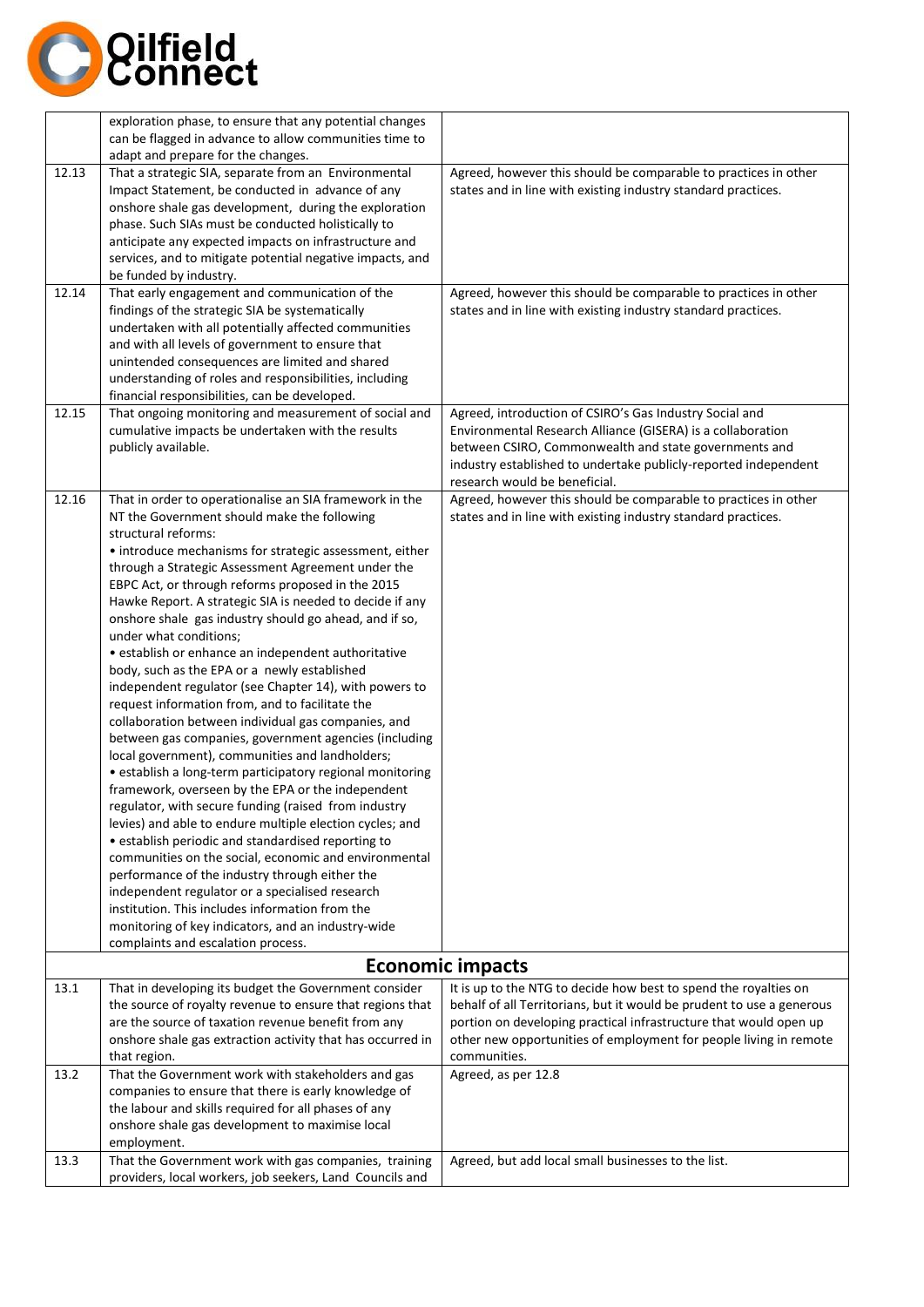

|       | local Aboriginal corporations and communities to<br>maximise opportunities for local people to obtain<br>employment during all phases of any onshore shale gas<br>development.                                                                                                                                                                                                                                                                           |                                                                                                                                                                                                                                                                                                                                                                             |
|-------|----------------------------------------------------------------------------------------------------------------------------------------------------------------------------------------------------------------------------------------------------------------------------------------------------------------------------------------------------------------------------------------------------------------------------------------------------------|-----------------------------------------------------------------------------------------------------------------------------------------------------------------------------------------------------------------------------------------------------------------------------------------------------------------------------------------------------------------------------|
| 13.4  | That the Government ensure that training providers and<br>gas companies collaborate so that skill requirements are<br>clearly understood by training providers, and that<br>trainees acquire appropriate skills.                                                                                                                                                                                                                                         | Agree.                                                                                                                                                                                                                                                                                                                                                                      |
| 13.5  | That the Government work with gas companies and local<br>suppliers to ensure there is early knowledge of local<br>supply and service opportunities for all phases of any<br>onshore shale gas development.                                                                                                                                                                                                                                               | Agree 100%                                                                                                                                                                                                                                                                                                                                                                  |
| 13.6  | That the Government work with gas companies and local<br>suppliers (regional and Territory wide) to identify<br>immediate supply opportunities and to map future<br>potential supply opportunities. This should be done in<br>consultation with the ICN-NT and the Chamber of<br>Commerce.                                                                                                                                                               | Agree 100%, however note, not all Territorian businesses are paid<br>up members of NTICN or CoC.<br>For some small businesses these mediums can appear to be an<br>added expense (membership fees) for very little commercial benefit<br>in return.                                                                                                                         |
|       |                                                                                                                                                                                                                                                                                                                                                                                                                                                          | These mediums seem to be more cost effective for medium to large<br>companies.                                                                                                                                                                                                                                                                                              |
|       |                                                                                                                                                                                                                                                                                                                                                                                                                                                          | There may need to be a deeper more inclusive approach to achieve<br>better win-win outcomes than the traditional methods.                                                                                                                                                                                                                                                   |
|       |                                                                                                                                                                                                                                                                                                                                                                                                                                                          | Refer to 12.8, base at least one local point of contact for<br>procurement in NT for B2B connections.                                                                                                                                                                                                                                                                       |
| 13.7  | That the Government work with gas companies, Land<br>Councils, local Aboriginal corporations, Aboriginal<br>communities, and businesses to identify local supply and<br>service opportunities to keep sustainable economic<br>benefits on country.                                                                                                                                                                                                       | Agreed.                                                                                                                                                                                                                                                                                                                                                                     |
| 13.8  | That the Government assist regional businesses to<br>obtain quality assurance certification and to partner with<br>larger suppliers to encourage greater local supply,<br>employment and knowledge transfer.                                                                                                                                                                                                                                             | Agree 100%, not just regional, but also small urban suppliers.                                                                                                                                                                                                                                                                                                              |
| 13.9  | That the Government work with gas companies, peak<br>bodies of affected industries, and affected stakeholders<br>to identify and resolve potentially negative economic<br>impacts of any onshore shale gas development on other<br>industries.                                                                                                                                                                                                           | Agreed, however this should be comparable to practices in other<br>states and in line with existing industry standard practices.                                                                                                                                                                                                                                            |
| 13.10 | That the Government work with all levels of<br>government, peak organisations, communities and gas<br>companies to identify and manage infrastructure risks,<br>including identifying options to fund any new<br>infrastructure or upgrade existing infrastructure.                                                                                                                                                                                      | Agreed, however this should be comparable to practices in other<br>states and in line with existing industry standard practices.                                                                                                                                                                                                                                            |
|       |                                                                                                                                                                                                                                                                                                                                                                                                                                                          | <b>Regulatory reform</b>                                                                                                                                                                                                                                                                                                                                                    |
| 14.1  | That the Government design and implement a full cost<br>recovery system for the regulation of any onshore shale<br>gas industry.                                                                                                                                                                                                                                                                                                                         | Disagree, to impose a full cost recovery system for the regulations,<br>beyond that which is standard practice in other states, only onto the<br>onshore shale gas industry, when other industries needing similar<br>regulations and oversight can enjoy no cost for similar regulations,<br>would be manifestly discriminatory towards the onshore shale gas<br>industry. |
| 14.2  | That the Minister publish any proposed land release for<br>any onshore shale gas exploration. That the Minister<br>must consult with the community and stakeholders and<br>consider any comments received in relation to any<br>proposed land release.<br>That the Minister be required to take into account the<br>following matters when deciding whether or not to<br>release land for exploration:<br>• the prospectivity of the land for petroleum; | Agreed, however this should be comparable to practices in other<br>states and in line with existing industry standard practices.                                                                                                                                                                                                                                            |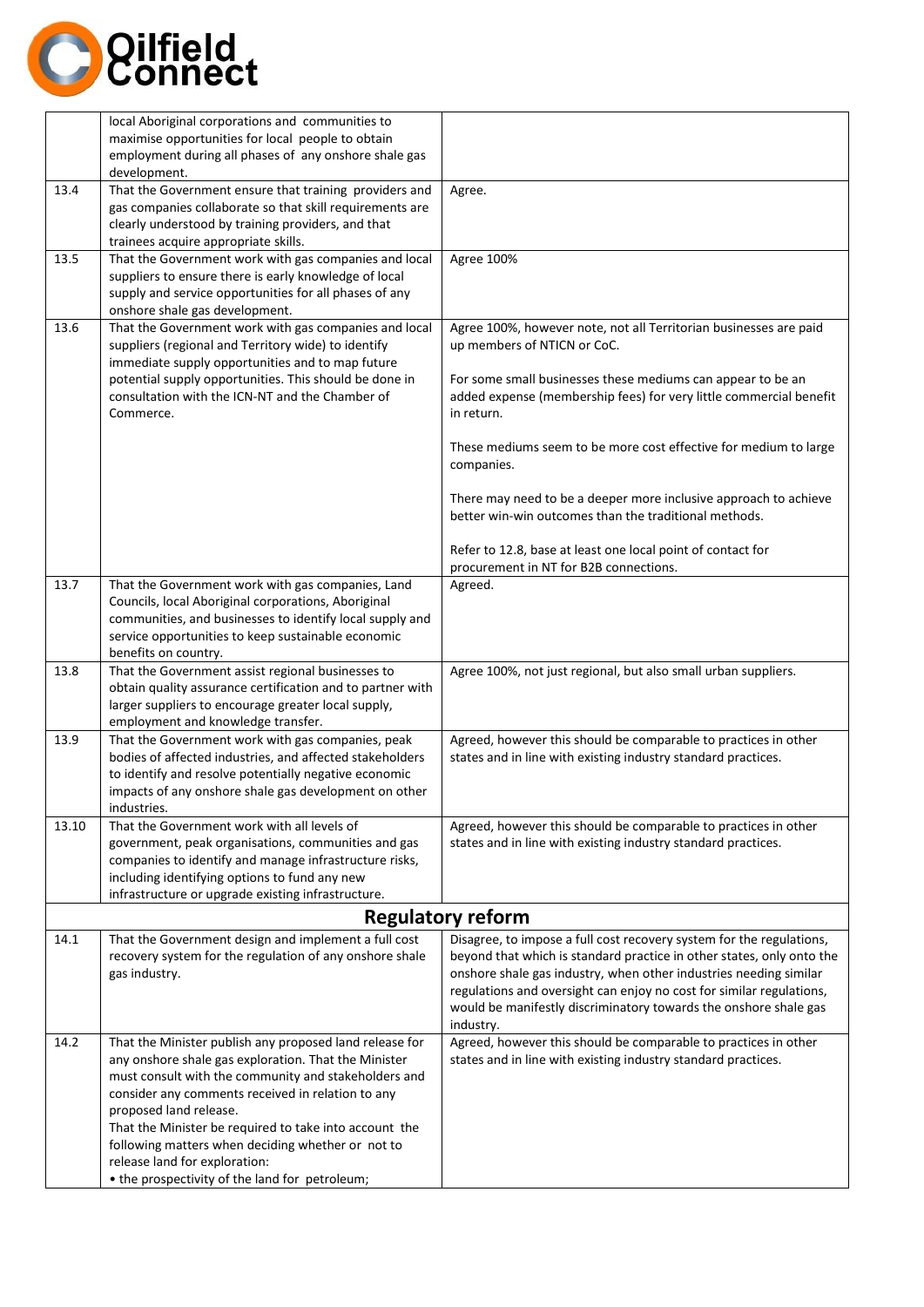

| industry and any existing or future industries in the<br>area; and<br>• whether the land is an area of intensive agriculture,<br>high ecological value, high scenic value, culturally<br>significant or strategic significance.<br>That the Minister publish a statement of reasons why<br>the land has been released and why coexistence is<br>deemed to be possible.<br>That Government consider mechanisms, including an<br>14.3<br>Agree.<br>amendment to the Petroleum Act, to ensure that<br>applications that are currently extant are not granted in<br>relation to areas that are not prospective for onshore<br>shale gas or where coexistence is not possible.<br>Consideration must be given to areas of intensive<br>agriculture, high ecological value, high scenic value,<br>cultural significance and strategic significance.<br>Agree, however some of the definitions may need clarifications to<br>14.4<br>That the following areas must be declared reserved<br>blocks under s 9 of the Petroleum Act, each with an<br>ensure there is no confusion, like "areas of high ecological value"<br>appropriate buffer zone:<br>could mean different things to different people.<br>• areas of high tourism value;<br>• towns and residential areas (including areas that have<br>assets of strategic importance to nearby residential<br>areas);<br>· national parks;<br>• conservation reserves;<br>• areas of high ecological value; and<br>• areas of cultural significance.<br>That prior to undertaking any onshore shale gas activity<br>Agreed, however this should be comparable to practices in other<br>14.5<br>on a Pastoral Lease (including exploration), a land access<br>states and in line with existing industry standard practices.<br>agreement must be signed by the Pastoral Lessee and<br>the gas company. That the land access agreement be<br>required by legislation. That breach of the land access<br>agreement will be a breach of the relevant approval<br>giving rise to the petroleum activity being carried out on<br>the land.<br>That in addition to any terms negotiated between the<br>Agreed, however this should be comparable to practices in other<br>14.6<br>pastoralist and the gas company, the statutory land<br>states and in line with existing industry standard practices.<br>access agreement must contain standard minimum<br>protections for pastoralists.<br>14.7<br>That the Government consider implementing a<br>Agreed, however this should be comparable to practices in other<br>mandatory minimum compensation scheme payable to<br>states and in line with existing industry standard practices.<br>Pastoral Lessees for all onshore shale gas production on<br>their Pastoral Lease. Compensation should be by<br>reference to the number of wells drilled on the Pastoral<br>Lease and the area of land cleared and rendered<br>unavailable to the Pastoral Lessee.<br>That the Government consider whether a royalty<br>14.8<br>Disagree.<br>payment scheme should be implemented to compensate<br>NTG should be the sole beneficiary of royalties on behalf of all<br>Pastoral Lessees for all new petroleum fields brought<br>Territorians and must decide how that should be best spent.<br>into production.<br>Any compensation needed for interruption to business, which can<br>be offset with any benefits afforded to the Pastoralists, should be<br>dealt with inside the terms of the access agreement.<br>Disagree, this is too open-ended and subject to abuse by any<br>14.9<br>That any person may lodge an objection to the proposed<br>obstructionists.<br>grant of an exploration permit.<br>That the Minister must, in determining whether to grant<br>or refuse the application, take into account the<br>Some thought is needed to devise a way to allow legitimate<br>objections received, and that all objections received by<br>objections from direct and indirect stakeholders to be heard, whilst<br>filtering out those who would simply seek to disrupt the NT onshore<br>the Minister be published.<br>shale gas industry, putting local Territory jobs at risk again.<br>Agreed, however this should be comparable to practices in other<br>That the Petroleum Act be amended to require the<br>14.10 | • the possibility of coexistence between the onshore gas  |                                                               |
|-------------------------------------------------------------------------------------------------------------------------------------------------------------------------------------------------------------------------------------------------------------------------------------------------------------------------------------------------------------------------------------------------------------------------------------------------------------------------------------------------------------------------------------------------------------------------------------------------------------------------------------------------------------------------------------------------------------------------------------------------------------------------------------------------------------------------------------------------------------------------------------------------------------------------------------------------------------------------------------------------------------------------------------------------------------------------------------------------------------------------------------------------------------------------------------------------------------------------------------------------------------------------------------------------------------------------------------------------------------------------------------------------------------------------------------------------------------------------------------------------------------------------------------------------------------------------------------------------------------------------------------------------------------------------------------------------------------------------------------------------------------------------------------------------------------------------------------------------------------------------------------------------------------------------------------------------------------------------------------------------------------------------------------------------------------------------------------------------------------------------------------------------------------------------------------------------------------------------------------------------------------------------------------------------------------------------------------------------------------------------------------------------------------------------------------------------------------------------------------------------------------------------------------------------------------------------------------------------------------------------------------------------------------------------------------------------------------------------------------------------------------------------------------------------------------------------------------------------------------------------------------------------------------------------------------------------------------------------------------------------------------------------------------------------------------------------------------------------------------------------------------------------------------------------------------------------------------------------------------------------------------------------------------------------------------------------------------------------------------------------------------------------------------------------------------------------------------------------------------------------------------------------------------------------------------------------------------------------------------------------------------------------------------------------------------------------------------------------------------------------------------------------------------------------------------------------------------------------------------------------------------------------------------------------------------------------------------------------------------------------------------------------------------------------------------------------------------------------------------------------------------------------------------------------------------------------------------------------------------------------------------------------------------------------------------------|-----------------------------------------------------------|---------------------------------------------------------------|
|                                                                                                                                                                                                                                                                                                                                                                                                                                                                                                                                                                                                                                                                                                                                                                                                                                                                                                                                                                                                                                                                                                                                                                                                                                                                                                                                                                                                                                                                                                                                                                                                                                                                                                                                                                                                                                                                                                                                                                                                                                                                                                                                                                                                                                                                                                                                                                                                                                                                                                                                                                                                                                                                                                                                                                                                                                                                                                                                                                                                                                                                                                                                                                                                                                                                                                                                                                                                                                                                                                                                                                                                                                                                                                                                                                                                                                                                                                                                                                                                                                                                                                                                                                                                                                                                                                                   |                                                           |                                                               |
|                                                                                                                                                                                                                                                                                                                                                                                                                                                                                                                                                                                                                                                                                                                                                                                                                                                                                                                                                                                                                                                                                                                                                                                                                                                                                                                                                                                                                                                                                                                                                                                                                                                                                                                                                                                                                                                                                                                                                                                                                                                                                                                                                                                                                                                                                                                                                                                                                                                                                                                                                                                                                                                                                                                                                                                                                                                                                                                                                                                                                                                                                                                                                                                                                                                                                                                                                                                                                                                                                                                                                                                                                                                                                                                                                                                                                                                                                                                                                                                                                                                                                                                                                                                                                                                                                                                   |                                                           |                                                               |
|                                                                                                                                                                                                                                                                                                                                                                                                                                                                                                                                                                                                                                                                                                                                                                                                                                                                                                                                                                                                                                                                                                                                                                                                                                                                                                                                                                                                                                                                                                                                                                                                                                                                                                                                                                                                                                                                                                                                                                                                                                                                                                                                                                                                                                                                                                                                                                                                                                                                                                                                                                                                                                                                                                                                                                                                                                                                                                                                                                                                                                                                                                                                                                                                                                                                                                                                                                                                                                                                                                                                                                                                                                                                                                                                                                                                                                                                                                                                                                                                                                                                                                                                                                                                                                                                                                                   |                                                           |                                                               |
|                                                                                                                                                                                                                                                                                                                                                                                                                                                                                                                                                                                                                                                                                                                                                                                                                                                                                                                                                                                                                                                                                                                                                                                                                                                                                                                                                                                                                                                                                                                                                                                                                                                                                                                                                                                                                                                                                                                                                                                                                                                                                                                                                                                                                                                                                                                                                                                                                                                                                                                                                                                                                                                                                                                                                                                                                                                                                                                                                                                                                                                                                                                                                                                                                                                                                                                                                                                                                                                                                                                                                                                                                                                                                                                                                                                                                                                                                                                                                                                                                                                                                                                                                                                                                                                                                                                   |                                                           |                                                               |
|                                                                                                                                                                                                                                                                                                                                                                                                                                                                                                                                                                                                                                                                                                                                                                                                                                                                                                                                                                                                                                                                                                                                                                                                                                                                                                                                                                                                                                                                                                                                                                                                                                                                                                                                                                                                                                                                                                                                                                                                                                                                                                                                                                                                                                                                                                                                                                                                                                                                                                                                                                                                                                                                                                                                                                                                                                                                                                                                                                                                                                                                                                                                                                                                                                                                                                                                                                                                                                                                                                                                                                                                                                                                                                                                                                                                                                                                                                                                                                                                                                                                                                                                                                                                                                                                                                                   |                                                           |                                                               |
|                                                                                                                                                                                                                                                                                                                                                                                                                                                                                                                                                                                                                                                                                                                                                                                                                                                                                                                                                                                                                                                                                                                                                                                                                                                                                                                                                                                                                                                                                                                                                                                                                                                                                                                                                                                                                                                                                                                                                                                                                                                                                                                                                                                                                                                                                                                                                                                                                                                                                                                                                                                                                                                                                                                                                                                                                                                                                                                                                                                                                                                                                                                                                                                                                                                                                                                                                                                                                                                                                                                                                                                                                                                                                                                                                                                                                                                                                                                                                                                                                                                                                                                                                                                                                                                                                                                   |                                                           |                                                               |
|                                                                                                                                                                                                                                                                                                                                                                                                                                                                                                                                                                                                                                                                                                                                                                                                                                                                                                                                                                                                                                                                                                                                                                                                                                                                                                                                                                                                                                                                                                                                                                                                                                                                                                                                                                                                                                                                                                                                                                                                                                                                                                                                                                                                                                                                                                                                                                                                                                                                                                                                                                                                                                                                                                                                                                                                                                                                                                                                                                                                                                                                                                                                                                                                                                                                                                                                                                                                                                                                                                                                                                                                                                                                                                                                                                                                                                                                                                                                                                                                                                                                                                                                                                                                                                                                                                                   |                                                           |                                                               |
|                                                                                                                                                                                                                                                                                                                                                                                                                                                                                                                                                                                                                                                                                                                                                                                                                                                                                                                                                                                                                                                                                                                                                                                                                                                                                                                                                                                                                                                                                                                                                                                                                                                                                                                                                                                                                                                                                                                                                                                                                                                                                                                                                                                                                                                                                                                                                                                                                                                                                                                                                                                                                                                                                                                                                                                                                                                                                                                                                                                                                                                                                                                                                                                                                                                                                                                                                                                                                                                                                                                                                                                                                                                                                                                                                                                                                                                                                                                                                                                                                                                                                                                                                                                                                                                                                                                   |                                                           |                                                               |
|                                                                                                                                                                                                                                                                                                                                                                                                                                                                                                                                                                                                                                                                                                                                                                                                                                                                                                                                                                                                                                                                                                                                                                                                                                                                                                                                                                                                                                                                                                                                                                                                                                                                                                                                                                                                                                                                                                                                                                                                                                                                                                                                                                                                                                                                                                                                                                                                                                                                                                                                                                                                                                                                                                                                                                                                                                                                                                                                                                                                                                                                                                                                                                                                                                                                                                                                                                                                                                                                                                                                                                                                                                                                                                                                                                                                                                                                                                                                                                                                                                                                                                                                                                                                                                                                                                                   |                                                           |                                                               |
|                                                                                                                                                                                                                                                                                                                                                                                                                                                                                                                                                                                                                                                                                                                                                                                                                                                                                                                                                                                                                                                                                                                                                                                                                                                                                                                                                                                                                                                                                                                                                                                                                                                                                                                                                                                                                                                                                                                                                                                                                                                                                                                                                                                                                                                                                                                                                                                                                                                                                                                                                                                                                                                                                                                                                                                                                                                                                                                                                                                                                                                                                                                                                                                                                                                                                                                                                                                                                                                                                                                                                                                                                                                                                                                                                                                                                                                                                                                                                                                                                                                                                                                                                                                                                                                                                                                   |                                                           |                                                               |
|                                                                                                                                                                                                                                                                                                                                                                                                                                                                                                                                                                                                                                                                                                                                                                                                                                                                                                                                                                                                                                                                                                                                                                                                                                                                                                                                                                                                                                                                                                                                                                                                                                                                                                                                                                                                                                                                                                                                                                                                                                                                                                                                                                                                                                                                                                                                                                                                                                                                                                                                                                                                                                                                                                                                                                                                                                                                                                                                                                                                                                                                                                                                                                                                                                                                                                                                                                                                                                                                                                                                                                                                                                                                                                                                                                                                                                                                                                                                                                                                                                                                                                                                                                                                                                                                                                                   |                                                           |                                                               |
|                                                                                                                                                                                                                                                                                                                                                                                                                                                                                                                                                                                                                                                                                                                                                                                                                                                                                                                                                                                                                                                                                                                                                                                                                                                                                                                                                                                                                                                                                                                                                                                                                                                                                                                                                                                                                                                                                                                                                                                                                                                                                                                                                                                                                                                                                                                                                                                                                                                                                                                                                                                                                                                                                                                                                                                                                                                                                                                                                                                                                                                                                                                                                                                                                                                                                                                                                                                                                                                                                                                                                                                                                                                                                                                                                                                                                                                                                                                                                                                                                                                                                                                                                                                                                                                                                                                   |                                                           |                                                               |
|                                                                                                                                                                                                                                                                                                                                                                                                                                                                                                                                                                                                                                                                                                                                                                                                                                                                                                                                                                                                                                                                                                                                                                                                                                                                                                                                                                                                                                                                                                                                                                                                                                                                                                                                                                                                                                                                                                                                                                                                                                                                                                                                                                                                                                                                                                                                                                                                                                                                                                                                                                                                                                                                                                                                                                                                                                                                                                                                                                                                                                                                                                                                                                                                                                                                                                                                                                                                                                                                                                                                                                                                                                                                                                                                                                                                                                                                                                                                                                                                                                                                                                                                                                                                                                                                                                                   |                                                           |                                                               |
|                                                                                                                                                                                                                                                                                                                                                                                                                                                                                                                                                                                                                                                                                                                                                                                                                                                                                                                                                                                                                                                                                                                                                                                                                                                                                                                                                                                                                                                                                                                                                                                                                                                                                                                                                                                                                                                                                                                                                                                                                                                                                                                                                                                                                                                                                                                                                                                                                                                                                                                                                                                                                                                                                                                                                                                                                                                                                                                                                                                                                                                                                                                                                                                                                                                                                                                                                                                                                                                                                                                                                                                                                                                                                                                                                                                                                                                                                                                                                                                                                                                                                                                                                                                                                                                                                                                   |                                                           |                                                               |
|                                                                                                                                                                                                                                                                                                                                                                                                                                                                                                                                                                                                                                                                                                                                                                                                                                                                                                                                                                                                                                                                                                                                                                                                                                                                                                                                                                                                                                                                                                                                                                                                                                                                                                                                                                                                                                                                                                                                                                                                                                                                                                                                                                                                                                                                                                                                                                                                                                                                                                                                                                                                                                                                                                                                                                                                                                                                                                                                                                                                                                                                                                                                                                                                                                                                                                                                                                                                                                                                                                                                                                                                                                                                                                                                                                                                                                                                                                                                                                                                                                                                                                                                                                                                                                                                                                                   |                                                           |                                                               |
|                                                                                                                                                                                                                                                                                                                                                                                                                                                                                                                                                                                                                                                                                                                                                                                                                                                                                                                                                                                                                                                                                                                                                                                                                                                                                                                                                                                                                                                                                                                                                                                                                                                                                                                                                                                                                                                                                                                                                                                                                                                                                                                                                                                                                                                                                                                                                                                                                                                                                                                                                                                                                                                                                                                                                                                                                                                                                                                                                                                                                                                                                                                                                                                                                                                                                                                                                                                                                                                                                                                                                                                                                                                                                                                                                                                                                                                                                                                                                                                                                                                                                                                                                                                                                                                                                                                   |                                                           |                                                               |
|                                                                                                                                                                                                                                                                                                                                                                                                                                                                                                                                                                                                                                                                                                                                                                                                                                                                                                                                                                                                                                                                                                                                                                                                                                                                                                                                                                                                                                                                                                                                                                                                                                                                                                                                                                                                                                                                                                                                                                                                                                                                                                                                                                                                                                                                                                                                                                                                                                                                                                                                                                                                                                                                                                                                                                                                                                                                                                                                                                                                                                                                                                                                                                                                                                                                                                                                                                                                                                                                                                                                                                                                                                                                                                                                                                                                                                                                                                                                                                                                                                                                                                                                                                                                                                                                                                                   |                                                           |                                                               |
|                                                                                                                                                                                                                                                                                                                                                                                                                                                                                                                                                                                                                                                                                                                                                                                                                                                                                                                                                                                                                                                                                                                                                                                                                                                                                                                                                                                                                                                                                                                                                                                                                                                                                                                                                                                                                                                                                                                                                                                                                                                                                                                                                                                                                                                                                                                                                                                                                                                                                                                                                                                                                                                                                                                                                                                                                                                                                                                                                                                                                                                                                                                                                                                                                                                                                                                                                                                                                                                                                                                                                                                                                                                                                                                                                                                                                                                                                                                                                                                                                                                                                                                                                                                                                                                                                                                   |                                                           |                                                               |
|                                                                                                                                                                                                                                                                                                                                                                                                                                                                                                                                                                                                                                                                                                                                                                                                                                                                                                                                                                                                                                                                                                                                                                                                                                                                                                                                                                                                                                                                                                                                                                                                                                                                                                                                                                                                                                                                                                                                                                                                                                                                                                                                                                                                                                                                                                                                                                                                                                                                                                                                                                                                                                                                                                                                                                                                                                                                                                                                                                                                                                                                                                                                                                                                                                                                                                                                                                                                                                                                                                                                                                                                                                                                                                                                                                                                                                                                                                                                                                                                                                                                                                                                                                                                                                                                                                                   |                                                           |                                                               |
|                                                                                                                                                                                                                                                                                                                                                                                                                                                                                                                                                                                                                                                                                                                                                                                                                                                                                                                                                                                                                                                                                                                                                                                                                                                                                                                                                                                                                                                                                                                                                                                                                                                                                                                                                                                                                                                                                                                                                                                                                                                                                                                                                                                                                                                                                                                                                                                                                                                                                                                                                                                                                                                                                                                                                                                                                                                                                                                                                                                                                                                                                                                                                                                                                                                                                                                                                                                                                                                                                                                                                                                                                                                                                                                                                                                                                                                                                                                                                                                                                                                                                                                                                                                                                                                                                                                   |                                                           |                                                               |
|                                                                                                                                                                                                                                                                                                                                                                                                                                                                                                                                                                                                                                                                                                                                                                                                                                                                                                                                                                                                                                                                                                                                                                                                                                                                                                                                                                                                                                                                                                                                                                                                                                                                                                                                                                                                                                                                                                                                                                                                                                                                                                                                                                                                                                                                                                                                                                                                                                                                                                                                                                                                                                                                                                                                                                                                                                                                                                                                                                                                                                                                                                                                                                                                                                                                                                                                                                                                                                                                                                                                                                                                                                                                                                                                                                                                                                                                                                                                                                                                                                                                                                                                                                                                                                                                                                                   |                                                           |                                                               |
|                                                                                                                                                                                                                                                                                                                                                                                                                                                                                                                                                                                                                                                                                                                                                                                                                                                                                                                                                                                                                                                                                                                                                                                                                                                                                                                                                                                                                                                                                                                                                                                                                                                                                                                                                                                                                                                                                                                                                                                                                                                                                                                                                                                                                                                                                                                                                                                                                                                                                                                                                                                                                                                                                                                                                                                                                                                                                                                                                                                                                                                                                                                                                                                                                                                                                                                                                                                                                                                                                                                                                                                                                                                                                                                                                                                                                                                                                                                                                                                                                                                                                                                                                                                                                                                                                                                   |                                                           |                                                               |
|                                                                                                                                                                                                                                                                                                                                                                                                                                                                                                                                                                                                                                                                                                                                                                                                                                                                                                                                                                                                                                                                                                                                                                                                                                                                                                                                                                                                                                                                                                                                                                                                                                                                                                                                                                                                                                                                                                                                                                                                                                                                                                                                                                                                                                                                                                                                                                                                                                                                                                                                                                                                                                                                                                                                                                                                                                                                                                                                                                                                                                                                                                                                                                                                                                                                                                                                                                                                                                                                                                                                                                                                                                                                                                                                                                                                                                                                                                                                                                                                                                                                                                                                                                                                                                                                                                                   |                                                           |                                                               |
|                                                                                                                                                                                                                                                                                                                                                                                                                                                                                                                                                                                                                                                                                                                                                                                                                                                                                                                                                                                                                                                                                                                                                                                                                                                                                                                                                                                                                                                                                                                                                                                                                                                                                                                                                                                                                                                                                                                                                                                                                                                                                                                                                                                                                                                                                                                                                                                                                                                                                                                                                                                                                                                                                                                                                                                                                                                                                                                                                                                                                                                                                                                                                                                                                                                                                                                                                                                                                                                                                                                                                                                                                                                                                                                                                                                                                                                                                                                                                                                                                                                                                                                                                                                                                                                                                                                   |                                                           |                                                               |
|                                                                                                                                                                                                                                                                                                                                                                                                                                                                                                                                                                                                                                                                                                                                                                                                                                                                                                                                                                                                                                                                                                                                                                                                                                                                                                                                                                                                                                                                                                                                                                                                                                                                                                                                                                                                                                                                                                                                                                                                                                                                                                                                                                                                                                                                                                                                                                                                                                                                                                                                                                                                                                                                                                                                                                                                                                                                                                                                                                                                                                                                                                                                                                                                                                                                                                                                                                                                                                                                                                                                                                                                                                                                                                                                                                                                                                                                                                                                                                                                                                                                                                                                                                                                                                                                                                                   |                                                           |                                                               |
|                                                                                                                                                                                                                                                                                                                                                                                                                                                                                                                                                                                                                                                                                                                                                                                                                                                                                                                                                                                                                                                                                                                                                                                                                                                                                                                                                                                                                                                                                                                                                                                                                                                                                                                                                                                                                                                                                                                                                                                                                                                                                                                                                                                                                                                                                                                                                                                                                                                                                                                                                                                                                                                                                                                                                                                                                                                                                                                                                                                                                                                                                                                                                                                                                                                                                                                                                                                                                                                                                                                                                                                                                                                                                                                                                                                                                                                                                                                                                                                                                                                                                                                                                                                                                                                                                                                   |                                                           |                                                               |
|                                                                                                                                                                                                                                                                                                                                                                                                                                                                                                                                                                                                                                                                                                                                                                                                                                                                                                                                                                                                                                                                                                                                                                                                                                                                                                                                                                                                                                                                                                                                                                                                                                                                                                                                                                                                                                                                                                                                                                                                                                                                                                                                                                                                                                                                                                                                                                                                                                                                                                                                                                                                                                                                                                                                                                                                                                                                                                                                                                                                                                                                                                                                                                                                                                                                                                                                                                                                                                                                                                                                                                                                                                                                                                                                                                                                                                                                                                                                                                                                                                                                                                                                                                                                                                                                                                                   |                                                           |                                                               |
|                                                                                                                                                                                                                                                                                                                                                                                                                                                                                                                                                                                                                                                                                                                                                                                                                                                                                                                                                                                                                                                                                                                                                                                                                                                                                                                                                                                                                                                                                                                                                                                                                                                                                                                                                                                                                                                                                                                                                                                                                                                                                                                                                                                                                                                                                                                                                                                                                                                                                                                                                                                                                                                                                                                                                                                                                                                                                                                                                                                                                                                                                                                                                                                                                                                                                                                                                                                                                                                                                                                                                                                                                                                                                                                                                                                                                                                                                                                                                                                                                                                                                                                                                                                                                                                                                                                   |                                                           |                                                               |
|                                                                                                                                                                                                                                                                                                                                                                                                                                                                                                                                                                                                                                                                                                                                                                                                                                                                                                                                                                                                                                                                                                                                                                                                                                                                                                                                                                                                                                                                                                                                                                                                                                                                                                                                                                                                                                                                                                                                                                                                                                                                                                                                                                                                                                                                                                                                                                                                                                                                                                                                                                                                                                                                                                                                                                                                                                                                                                                                                                                                                                                                                                                                                                                                                                                                                                                                                                                                                                                                                                                                                                                                                                                                                                                                                                                                                                                                                                                                                                                                                                                                                                                                                                                                                                                                                                                   |                                                           |                                                               |
|                                                                                                                                                                                                                                                                                                                                                                                                                                                                                                                                                                                                                                                                                                                                                                                                                                                                                                                                                                                                                                                                                                                                                                                                                                                                                                                                                                                                                                                                                                                                                                                                                                                                                                                                                                                                                                                                                                                                                                                                                                                                                                                                                                                                                                                                                                                                                                                                                                                                                                                                                                                                                                                                                                                                                                                                                                                                                                                                                                                                                                                                                                                                                                                                                                                                                                                                                                                                                                                                                                                                                                                                                                                                                                                                                                                                                                                                                                                                                                                                                                                                                                                                                                                                                                                                                                                   |                                                           |                                                               |
|                                                                                                                                                                                                                                                                                                                                                                                                                                                                                                                                                                                                                                                                                                                                                                                                                                                                                                                                                                                                                                                                                                                                                                                                                                                                                                                                                                                                                                                                                                                                                                                                                                                                                                                                                                                                                                                                                                                                                                                                                                                                                                                                                                                                                                                                                                                                                                                                                                                                                                                                                                                                                                                                                                                                                                                                                                                                                                                                                                                                                                                                                                                                                                                                                                                                                                                                                                                                                                                                                                                                                                                                                                                                                                                                                                                                                                                                                                                                                                                                                                                                                                                                                                                                                                                                                                                   |                                                           |                                                               |
|                                                                                                                                                                                                                                                                                                                                                                                                                                                                                                                                                                                                                                                                                                                                                                                                                                                                                                                                                                                                                                                                                                                                                                                                                                                                                                                                                                                                                                                                                                                                                                                                                                                                                                                                                                                                                                                                                                                                                                                                                                                                                                                                                                                                                                                                                                                                                                                                                                                                                                                                                                                                                                                                                                                                                                                                                                                                                                                                                                                                                                                                                                                                                                                                                                                                                                                                                                                                                                                                                                                                                                                                                                                                                                                                                                                                                                                                                                                                                                                                                                                                                                                                                                                                                                                                                                                   |                                                           |                                                               |
|                                                                                                                                                                                                                                                                                                                                                                                                                                                                                                                                                                                                                                                                                                                                                                                                                                                                                                                                                                                                                                                                                                                                                                                                                                                                                                                                                                                                                                                                                                                                                                                                                                                                                                                                                                                                                                                                                                                                                                                                                                                                                                                                                                                                                                                                                                                                                                                                                                                                                                                                                                                                                                                                                                                                                                                                                                                                                                                                                                                                                                                                                                                                                                                                                                                                                                                                                                                                                                                                                                                                                                                                                                                                                                                                                                                                                                                                                                                                                                                                                                                                                                                                                                                                                                                                                                                   |                                                           |                                                               |
|                                                                                                                                                                                                                                                                                                                                                                                                                                                                                                                                                                                                                                                                                                                                                                                                                                                                                                                                                                                                                                                                                                                                                                                                                                                                                                                                                                                                                                                                                                                                                                                                                                                                                                                                                                                                                                                                                                                                                                                                                                                                                                                                                                                                                                                                                                                                                                                                                                                                                                                                                                                                                                                                                                                                                                                                                                                                                                                                                                                                                                                                                                                                                                                                                                                                                                                                                                                                                                                                                                                                                                                                                                                                                                                                                                                                                                                                                                                                                                                                                                                                                                                                                                                                                                                                                                                   |                                                           |                                                               |
|                                                                                                                                                                                                                                                                                                                                                                                                                                                                                                                                                                                                                                                                                                                                                                                                                                                                                                                                                                                                                                                                                                                                                                                                                                                                                                                                                                                                                                                                                                                                                                                                                                                                                                                                                                                                                                                                                                                                                                                                                                                                                                                                                                                                                                                                                                                                                                                                                                                                                                                                                                                                                                                                                                                                                                                                                                                                                                                                                                                                                                                                                                                                                                                                                                                                                                                                                                                                                                                                                                                                                                                                                                                                                                                                                                                                                                                                                                                                                                                                                                                                                                                                                                                                                                                                                                                   |                                                           |                                                               |
|                                                                                                                                                                                                                                                                                                                                                                                                                                                                                                                                                                                                                                                                                                                                                                                                                                                                                                                                                                                                                                                                                                                                                                                                                                                                                                                                                                                                                                                                                                                                                                                                                                                                                                                                                                                                                                                                                                                                                                                                                                                                                                                                                                                                                                                                                                                                                                                                                                                                                                                                                                                                                                                                                                                                                                                                                                                                                                                                                                                                                                                                                                                                                                                                                                                                                                                                                                                                                                                                                                                                                                                                                                                                                                                                                                                                                                                                                                                                                                                                                                                                                                                                                                                                                                                                                                                   |                                                           |                                                               |
|                                                                                                                                                                                                                                                                                                                                                                                                                                                                                                                                                                                                                                                                                                                                                                                                                                                                                                                                                                                                                                                                                                                                                                                                                                                                                                                                                                                                                                                                                                                                                                                                                                                                                                                                                                                                                                                                                                                                                                                                                                                                                                                                                                                                                                                                                                                                                                                                                                                                                                                                                                                                                                                                                                                                                                                                                                                                                                                                                                                                                                                                                                                                                                                                                                                                                                                                                                                                                                                                                                                                                                                                                                                                                                                                                                                                                                                                                                                                                                                                                                                                                                                                                                                                                                                                                                                   |                                                           |                                                               |
|                                                                                                                                                                                                                                                                                                                                                                                                                                                                                                                                                                                                                                                                                                                                                                                                                                                                                                                                                                                                                                                                                                                                                                                                                                                                                                                                                                                                                                                                                                                                                                                                                                                                                                                                                                                                                                                                                                                                                                                                                                                                                                                                                                                                                                                                                                                                                                                                                                                                                                                                                                                                                                                                                                                                                                                                                                                                                                                                                                                                                                                                                                                                                                                                                                                                                                                                                                                                                                                                                                                                                                                                                                                                                                                                                                                                                                                                                                                                                                                                                                                                                                                                                                                                                                                                                                                   |                                                           |                                                               |
|                                                                                                                                                                                                                                                                                                                                                                                                                                                                                                                                                                                                                                                                                                                                                                                                                                                                                                                                                                                                                                                                                                                                                                                                                                                                                                                                                                                                                                                                                                                                                                                                                                                                                                                                                                                                                                                                                                                                                                                                                                                                                                                                                                                                                                                                                                                                                                                                                                                                                                                                                                                                                                                                                                                                                                                                                                                                                                                                                                                                                                                                                                                                                                                                                                                                                                                                                                                                                                                                                                                                                                                                                                                                                                                                                                                                                                                                                                                                                                                                                                                                                                                                                                                                                                                                                                                   |                                                           |                                                               |
|                                                                                                                                                                                                                                                                                                                                                                                                                                                                                                                                                                                                                                                                                                                                                                                                                                                                                                                                                                                                                                                                                                                                                                                                                                                                                                                                                                                                                                                                                                                                                                                                                                                                                                                                                                                                                                                                                                                                                                                                                                                                                                                                                                                                                                                                                                                                                                                                                                                                                                                                                                                                                                                                                                                                                                                                                                                                                                                                                                                                                                                                                                                                                                                                                                                                                                                                                                                                                                                                                                                                                                                                                                                                                                                                                                                                                                                                                                                                                                                                                                                                                                                                                                                                                                                                                                                   |                                                           |                                                               |
|                                                                                                                                                                                                                                                                                                                                                                                                                                                                                                                                                                                                                                                                                                                                                                                                                                                                                                                                                                                                                                                                                                                                                                                                                                                                                                                                                                                                                                                                                                                                                                                                                                                                                                                                                                                                                                                                                                                                                                                                                                                                                                                                                                                                                                                                                                                                                                                                                                                                                                                                                                                                                                                                                                                                                                                                                                                                                                                                                                                                                                                                                                                                                                                                                                                                                                                                                                                                                                                                                                                                                                                                                                                                                                                                                                                                                                                                                                                                                                                                                                                                                                                                                                                                                                                                                                                   |                                                           |                                                               |
|                                                                                                                                                                                                                                                                                                                                                                                                                                                                                                                                                                                                                                                                                                                                                                                                                                                                                                                                                                                                                                                                                                                                                                                                                                                                                                                                                                                                                                                                                                                                                                                                                                                                                                                                                                                                                                                                                                                                                                                                                                                                                                                                                                                                                                                                                                                                                                                                                                                                                                                                                                                                                                                                                                                                                                                                                                                                                                                                                                                                                                                                                                                                                                                                                                                                                                                                                                                                                                                                                                                                                                                                                                                                                                                                                                                                                                                                                                                                                                                                                                                                                                                                                                                                                                                                                                                   |                                                           |                                                               |
|                                                                                                                                                                                                                                                                                                                                                                                                                                                                                                                                                                                                                                                                                                                                                                                                                                                                                                                                                                                                                                                                                                                                                                                                                                                                                                                                                                                                                                                                                                                                                                                                                                                                                                                                                                                                                                                                                                                                                                                                                                                                                                                                                                                                                                                                                                                                                                                                                                                                                                                                                                                                                                                                                                                                                                                                                                                                                                                                                                                                                                                                                                                                                                                                                                                                                                                                                                                                                                                                                                                                                                                                                                                                                                                                                                                                                                                                                                                                                                                                                                                                                                                                                                                                                                                                                                                   |                                                           |                                                               |
|                                                                                                                                                                                                                                                                                                                                                                                                                                                                                                                                                                                                                                                                                                                                                                                                                                                                                                                                                                                                                                                                                                                                                                                                                                                                                                                                                                                                                                                                                                                                                                                                                                                                                                                                                                                                                                                                                                                                                                                                                                                                                                                                                                                                                                                                                                                                                                                                                                                                                                                                                                                                                                                                                                                                                                                                                                                                                                                                                                                                                                                                                                                                                                                                                                                                                                                                                                                                                                                                                                                                                                                                                                                                                                                                                                                                                                                                                                                                                                                                                                                                                                                                                                                                                                                                                                                   |                                                           |                                                               |
|                                                                                                                                                                                                                                                                                                                                                                                                                                                                                                                                                                                                                                                                                                                                                                                                                                                                                                                                                                                                                                                                                                                                                                                                                                                                                                                                                                                                                                                                                                                                                                                                                                                                                                                                                                                                                                                                                                                                                                                                                                                                                                                                                                                                                                                                                                                                                                                                                                                                                                                                                                                                                                                                                                                                                                                                                                                                                                                                                                                                                                                                                                                                                                                                                                                                                                                                                                                                                                                                                                                                                                                                                                                                                                                                                                                                                                                                                                                                                                                                                                                                                                                                                                                                                                                                                                                   |                                                           |                                                               |
|                                                                                                                                                                                                                                                                                                                                                                                                                                                                                                                                                                                                                                                                                                                                                                                                                                                                                                                                                                                                                                                                                                                                                                                                                                                                                                                                                                                                                                                                                                                                                                                                                                                                                                                                                                                                                                                                                                                                                                                                                                                                                                                                                                                                                                                                                                                                                                                                                                                                                                                                                                                                                                                                                                                                                                                                                                                                                                                                                                                                                                                                                                                                                                                                                                                                                                                                                                                                                                                                                                                                                                                                                                                                                                                                                                                                                                                                                                                                                                                                                                                                                                                                                                                                                                                                                                                   |                                                           |                                                               |
|                                                                                                                                                                                                                                                                                                                                                                                                                                                                                                                                                                                                                                                                                                                                                                                                                                                                                                                                                                                                                                                                                                                                                                                                                                                                                                                                                                                                                                                                                                                                                                                                                                                                                                                                                                                                                                                                                                                                                                                                                                                                                                                                                                                                                                                                                                                                                                                                                                                                                                                                                                                                                                                                                                                                                                                                                                                                                                                                                                                                                                                                                                                                                                                                                                                                                                                                                                                                                                                                                                                                                                                                                                                                                                                                                                                                                                                                                                                                                                                                                                                                                                                                                                                                                                                                                                                   |                                                           |                                                               |
|                                                                                                                                                                                                                                                                                                                                                                                                                                                                                                                                                                                                                                                                                                                                                                                                                                                                                                                                                                                                                                                                                                                                                                                                                                                                                                                                                                                                                                                                                                                                                                                                                                                                                                                                                                                                                                                                                                                                                                                                                                                                                                                                                                                                                                                                                                                                                                                                                                                                                                                                                                                                                                                                                                                                                                                                                                                                                                                                                                                                                                                                                                                                                                                                                                                                                                                                                                                                                                                                                                                                                                                                                                                                                                                                                                                                                                                                                                                                                                                                                                                                                                                                                                                                                                                                                                                   |                                                           |                                                               |
|                                                                                                                                                                                                                                                                                                                                                                                                                                                                                                                                                                                                                                                                                                                                                                                                                                                                                                                                                                                                                                                                                                                                                                                                                                                                                                                                                                                                                                                                                                                                                                                                                                                                                                                                                                                                                                                                                                                                                                                                                                                                                                                                                                                                                                                                                                                                                                                                                                                                                                                                                                                                                                                                                                                                                                                                                                                                                                                                                                                                                                                                                                                                                                                                                                                                                                                                                                                                                                                                                                                                                                                                                                                                                                                                                                                                                                                                                                                                                                                                                                                                                                                                                                                                                                                                                                                   |                                                           |                                                               |
|                                                                                                                                                                                                                                                                                                                                                                                                                                                                                                                                                                                                                                                                                                                                                                                                                                                                                                                                                                                                                                                                                                                                                                                                                                                                                                                                                                                                                                                                                                                                                                                                                                                                                                                                                                                                                                                                                                                                                                                                                                                                                                                                                                                                                                                                                                                                                                                                                                                                                                                                                                                                                                                                                                                                                                                                                                                                                                                                                                                                                                                                                                                                                                                                                                                                                                                                                                                                                                                                                                                                                                                                                                                                                                                                                                                                                                                                                                                                                                                                                                                                                                                                                                                                                                                                                                                   |                                                           |                                                               |
|                                                                                                                                                                                                                                                                                                                                                                                                                                                                                                                                                                                                                                                                                                                                                                                                                                                                                                                                                                                                                                                                                                                                                                                                                                                                                                                                                                                                                                                                                                                                                                                                                                                                                                                                                                                                                                                                                                                                                                                                                                                                                                                                                                                                                                                                                                                                                                                                                                                                                                                                                                                                                                                                                                                                                                                                                                                                                                                                                                                                                                                                                                                                                                                                                                                                                                                                                                                                                                                                                                                                                                                                                                                                                                                                                                                                                                                                                                                                                                                                                                                                                                                                                                                                                                                                                                                   |                                                           |                                                               |
|                                                                                                                                                                                                                                                                                                                                                                                                                                                                                                                                                                                                                                                                                                                                                                                                                                                                                                                                                                                                                                                                                                                                                                                                                                                                                                                                                                                                                                                                                                                                                                                                                                                                                                                                                                                                                                                                                                                                                                                                                                                                                                                                                                                                                                                                                                                                                                                                                                                                                                                                                                                                                                                                                                                                                                                                                                                                                                                                                                                                                                                                                                                                                                                                                                                                                                                                                                                                                                                                                                                                                                                                                                                                                                                                                                                                                                                                                                                                                                                                                                                                                                                                                                                                                                                                                                                   |                                                           |                                                               |
|                                                                                                                                                                                                                                                                                                                                                                                                                                                                                                                                                                                                                                                                                                                                                                                                                                                                                                                                                                                                                                                                                                                                                                                                                                                                                                                                                                                                                                                                                                                                                                                                                                                                                                                                                                                                                                                                                                                                                                                                                                                                                                                                                                                                                                                                                                                                                                                                                                                                                                                                                                                                                                                                                                                                                                                                                                                                                                                                                                                                                                                                                                                                                                                                                                                                                                                                                                                                                                                                                                                                                                                                                                                                                                                                                                                                                                                                                                                                                                                                                                                                                                                                                                                                                                                                                                                   |                                                           |                                                               |
|                                                                                                                                                                                                                                                                                                                                                                                                                                                                                                                                                                                                                                                                                                                                                                                                                                                                                                                                                                                                                                                                                                                                                                                                                                                                                                                                                                                                                                                                                                                                                                                                                                                                                                                                                                                                                                                                                                                                                                                                                                                                                                                                                                                                                                                                                                                                                                                                                                                                                                                                                                                                                                                                                                                                                                                                                                                                                                                                                                                                                                                                                                                                                                                                                                                                                                                                                                                                                                                                                                                                                                                                                                                                                                                                                                                                                                                                                                                                                                                                                                                                                                                                                                                                                                                                                                                   |                                                           |                                                               |
|                                                                                                                                                                                                                                                                                                                                                                                                                                                                                                                                                                                                                                                                                                                                                                                                                                                                                                                                                                                                                                                                                                                                                                                                                                                                                                                                                                                                                                                                                                                                                                                                                                                                                                                                                                                                                                                                                                                                                                                                                                                                                                                                                                                                                                                                                                                                                                                                                                                                                                                                                                                                                                                                                                                                                                                                                                                                                                                                                                                                                                                                                                                                                                                                                                                                                                                                                                                                                                                                                                                                                                                                                                                                                                                                                                                                                                                                                                                                                                                                                                                                                                                                                                                                                                                                                                                   |                                                           |                                                               |
|                                                                                                                                                                                                                                                                                                                                                                                                                                                                                                                                                                                                                                                                                                                                                                                                                                                                                                                                                                                                                                                                                                                                                                                                                                                                                                                                                                                                                                                                                                                                                                                                                                                                                                                                                                                                                                                                                                                                                                                                                                                                                                                                                                                                                                                                                                                                                                                                                                                                                                                                                                                                                                                                                                                                                                                                                                                                                                                                                                                                                                                                                                                                                                                                                                                                                                                                                                                                                                                                                                                                                                                                                                                                                                                                                                                                                                                                                                                                                                                                                                                                                                                                                                                                                                                                                                                   |                                                           |                                                               |
|                                                                                                                                                                                                                                                                                                                                                                                                                                                                                                                                                                                                                                                                                                                                                                                                                                                                                                                                                                                                                                                                                                                                                                                                                                                                                                                                                                                                                                                                                                                                                                                                                                                                                                                                                                                                                                                                                                                                                                                                                                                                                                                                                                                                                                                                                                                                                                                                                                                                                                                                                                                                                                                                                                                                                                                                                                                                                                                                                                                                                                                                                                                                                                                                                                                                                                                                                                                                                                                                                                                                                                                                                                                                                                                                                                                                                                                                                                                                                                                                                                                                                                                                                                                                                                                                                                                   |                                                           |                                                               |
|                                                                                                                                                                                                                                                                                                                                                                                                                                                                                                                                                                                                                                                                                                                                                                                                                                                                                                                                                                                                                                                                                                                                                                                                                                                                                                                                                                                                                                                                                                                                                                                                                                                                                                                                                                                                                                                                                                                                                                                                                                                                                                                                                                                                                                                                                                                                                                                                                                                                                                                                                                                                                                                                                                                                                                                                                                                                                                                                                                                                                                                                                                                                                                                                                                                                                                                                                                                                                                                                                                                                                                                                                                                                                                                                                                                                                                                                                                                                                                                                                                                                                                                                                                                                                                                                                                                   | Minister to take into account and apply the principles of | states and in line with existing industry standard practices. |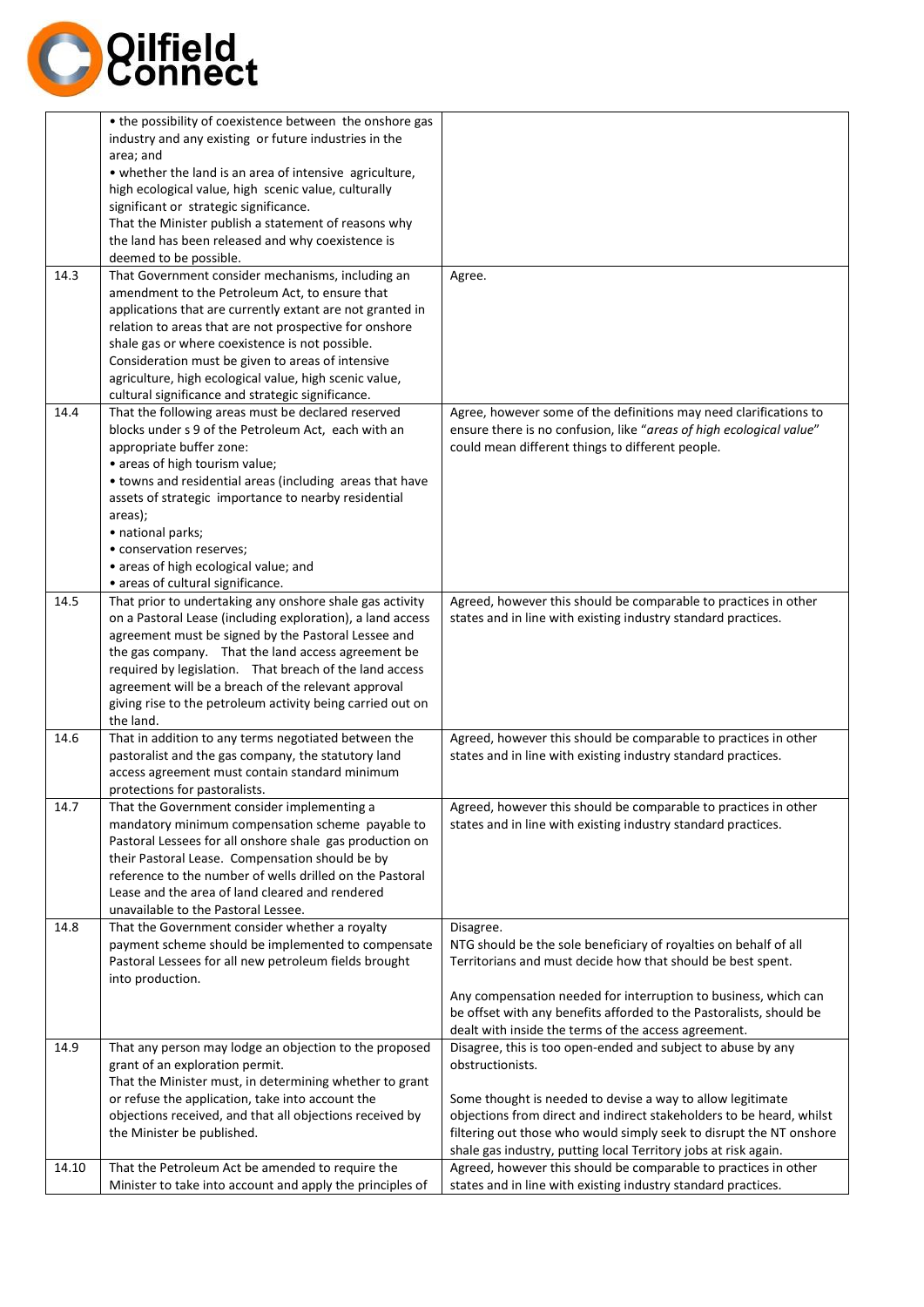

|       | ESD.                                                                                                                                                                                                                                                                                                                                                                                                                                                                           |                                                                                                                                                                                                                                                                                                                                                  |
|-------|--------------------------------------------------------------------------------------------------------------------------------------------------------------------------------------------------------------------------------------------------------------------------------------------------------------------------------------------------------------------------------------------------------------------------------------------------------------------------------|--------------------------------------------------------------------------------------------------------------------------------------------------------------------------------------------------------------------------------------------------------------------------------------------------------------------------------------------------|
| 14.11 | That the Minister must not grant an exploration permit<br>unless satisfied that the gas company is a fit and proper<br>person, taking into account, among other things, the<br>company's environmental history and history of<br>compliance with the Petroleum Act and any other<br>relevant petroleum legislation.<br>That the Minister's reasons for determining whether or<br>not the gas company is a fit and proper person be<br>published.                               | Agreed, it is in the best interests of all stakeholders and the wider<br>community that all operators operating in NT are suitable and able<br>to comply with all NT regulations and industry best practices.                                                                                                                                    |
| 14.12 | That Government develop a financial assurance<br>framework for the onshore shale gas industry. The<br>framework must:<br>• be transparent and developed in consultation with the<br>community and key stakeholders;<br>• clarify the activities that require a bond or security to<br>be in place and describe how the amount of the bond or<br>security is calculated; and<br>• require the public disclosure of all financial assurances<br>and the calculation methodology. | Agreed, however this should be comparable to practices in other<br>states and in line with existing industry standard practices.                                                                                                                                                                                                                 |
| 14.13 | That the government impose a non-refundable levy for<br>the long-term monitoring, management and<br>remediation of abandoned onshore shale gas wells in<br>the NT.                                                                                                                                                                                                                                                                                                             | No comment.                                                                                                                                                                                                                                                                                                                                      |
| 14.14 | That all draft EMPs for hydraulic fracturing must be<br>published and available for public comment prior to<br>Ministerial approval.<br>That all comments made on draft EMPs be published.<br>That the Minister must take into account comments<br>received during the public consultation period when<br>assessing a draft EMP.                                                                                                                                               | Agreed, however this should be comparable to practices in other<br>states and in line with existing industry standard practices.                                                                                                                                                                                                                 |
| 14.15 | That all notices and reports of environmental incidents,<br>including reports about reportable incidents under the<br>Petroleum Environment Regulations, must be published.                                                                                                                                                                                                                                                                                                    | Agree, however to impose publicly available reporting of incidences,<br>beyond that which is standard practice in other states, and only<br>onto the onshore shale gas industry, when other industries can<br>enjoy no publicly available reporting of incidences, would be<br>manifestly discriminatory towards the onshore shale gas industry. |
| 14.16 | That the Schedule be repealed and replaced with<br>legislation to regulate seismic surveys, drilling, hydraulic<br>fracturing, and well abandonment prior to the grant of<br>any production licence for the purpose of any onshore<br>shale gas development.                                                                                                                                                                                                                   | No comment.                                                                                                                                                                                                                                                                                                                                      |
| 14.17 | That the Government develop and implement<br>enforceable codes of practice with minimum,<br>prescriptive, standards and requirements to give clarity<br>to the regulatory framework.                                                                                                                                                                                                                                                                                           | Agreed, however this should be comparable to practices in other<br>states and in line with existing industry standard practices.                                                                                                                                                                                                                 |
| 14.18 | That the Minister must be satisfied that a gas company is<br>a fit and proper person to hold a production licence prior<br>to the licence being granted.                                                                                                                                                                                                                                                                                                                       | Agreed, as per 14.11.                                                                                                                                                                                                                                                                                                                            |
| 14.19 | That, as part of the environmental assessment and<br>approval process, the Minister be required to consider<br>the cumulative impacts of any proposed onshore shale<br>gas activity.                                                                                                                                                                                                                                                                                           | Agreed, however this should be comparable to practices in other<br>states and in line with existing industry standard practices.<br>Possibly this is more relevant to development phase, rather than the<br>exploration phase.                                                                                                                   |
| 14.20 | That the Government consider developing and<br>implementing a regional or area-based assessment in<br>the regulation of any onshore shale gas industry in the<br>NT.                                                                                                                                                                                                                                                                                                           | Agreed, however this should be comparable to practices in other<br>states and in line with existing industry standard practices.                                                                                                                                                                                                                 |
| 14.21 | That the Petroleum Act and Petroleum Environment<br>Regulations be amended to allow open standing to<br>challenge administrative decisions made under these<br>enactments.                                                                                                                                                                                                                                                                                                     | Disagree, as per 14.9                                                                                                                                                                                                                                                                                                                            |
| 14.22 | That merits review be available in relation to decisions                                                                                                                                                                                                                                                                                                                                                                                                                       | Agreed, however this should be comparable to practices in other                                                                                                                                                                                                                                                                                  |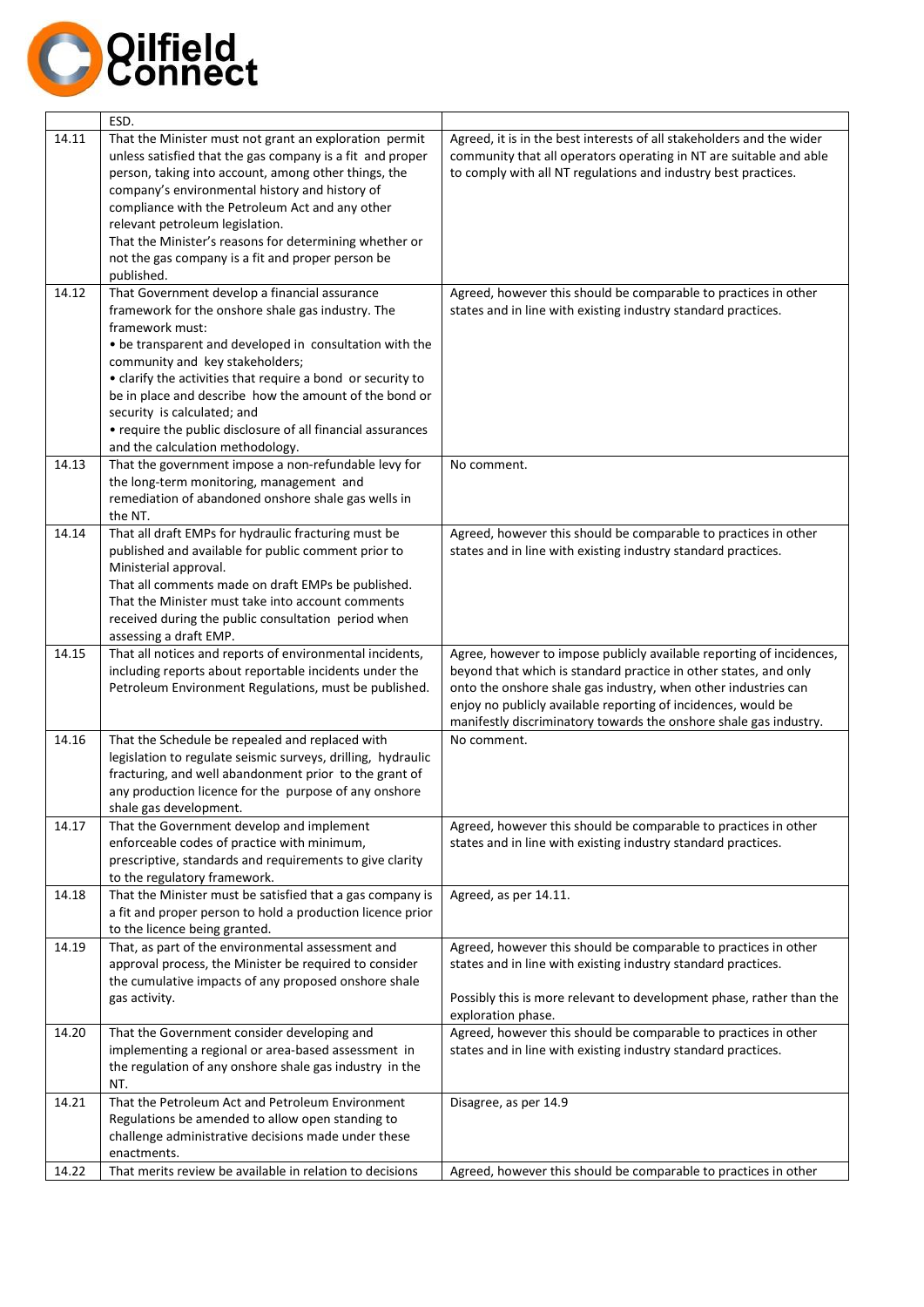

|       | under the Petroleum Act and Petroleum Environment                                                   | states and in line with existing industry standard practices.           |
|-------|-----------------------------------------------------------------------------------------------------|-------------------------------------------------------------------------|
|       | Regulations including, but not limited to, decisions in                                             |                                                                         |
|       | relation to the granting of exploration permits and                                                 | This does raise some concern of opening up to non-genuine interest      |
|       | approval of EMPs. That the following third parties, at a                                            | groups or individuals who only seek to disrupt the process, similar to  |
|       | minimum, have standing to seek merits review:                                                       | those expressed in 14.9.                                                |
|       | • proponents (that is, gas companies) who are seeking a                                             |                                                                         |
|       | permit, approval, application, licence or permission to                                             | There needs to be mechanisms to filter out malicious troublemakers      |
|       | engage in onshore shale gas activity;                                                               | from abusing proper processes.                                          |
|       | • persons who are directly or indirectly affected by the                                            |                                                                         |
|       | decision;                                                                                           |                                                                         |
|       | • members of an organised environmental, community                                                  |                                                                         |
|       | or industry group;                                                                                  |                                                                         |
|       | • Aboriginal Land Councils;                                                                         |                                                                         |
|       | • local government bodies; and                                                                      |                                                                         |
|       | • persons who have made a genuine and valid objection<br>during any assessment or approval process. |                                                                         |
|       | That an independent body, such as NTCAT, be given                                                   |                                                                         |
|       | jurisdiction to hear merits review proceedings in relation                                          |                                                                         |
|       | to any onshore shale gas industry.                                                                  |                                                                         |
| 14.23 | Where litigation is brought genuinely in the public                                                 | Disagree, for there to be an amendment to the cost rules to allow       |
|       | interest, that costs rules be amended to allow NT courts                                            | NT courts to not make an order for the payment of costs against an      |
|       | to not make an order for the payment of costs against an                                            | unsuccessful but genuine public interest litigant, would be             |
|       | unsuccessful public interest litigant.                                                              | manifestly discriminatory towards the onshore shale gas industry,       |
|       |                                                                                                     | especially where this was not equally applied to other industries.      |
|       |                                                                                                     |                                                                         |
|       |                                                                                                     | What are the comparable practices in other states and in line with      |
|       |                                                                                                     | existing industry standard practices?                                   |
| 14.24 | That the Government develop and implement a robust                                                  | Agreed, however this should be comparable to practices in other         |
|       | and transparent compliance monitoring strategy, having                                              | states and in line with existing industry standard practices.           |
|       | regard to the principles set out in the ANAO                                                        |                                                                         |
|       | Administering Regulation: Achieving the right balance                                               |                                                                         |
| 14.25 | guide, and the policy in SA.<br>That the Government enact whistle-blower protections.               | Agree that there should be whistle-blower protections, but that this    |
|       | That a hotline be established to make anonymous                                                     | should be generic to all government services and private industries,    |
|       | reports about any onshore shale gas industry                                                        | and not a stand-alone whistle-blower protection just for the            |
|       | noncompliance and that such reports be investigated.                                                | onshore shale gas industry.                                             |
| 14.26 | That the Government consider developing and                                                         | Agreed, positive measure will encourage good governance and             |
|       | implementing a tiered regulatory model such as the one                                              | compliance, which should be welcomed as a win-win for all               |
|       | in SA, whereby gas companies with a demonstrated                                                    | stakeholders.                                                           |
|       | record of good governance and compliance require a                                                  |                                                                         |
|       | lower level of monitoring, with a corresponding                                                     |                                                                         |
|       | reduction in regulatory fees.                                                                       |                                                                         |
| 14.27 | That the Government enact a broader range of powers                                                 | Agreed, however this should be comparable to practices in other         |
|       | to sanctions, including but not limited to:                                                         | states and in line with existing industry standard practices.           |
|       | • remediation orders;                                                                               |                                                                         |
|       | · enforceable undertakings;                                                                         |                                                                         |
|       | • injunctions; and                                                                                  |                                                                         |
|       | • civil penalties.                                                                                  |                                                                         |
| 14.28 | That the Government allow civil enforcement                                                         | Agreed, however this should be comparable to practices in other         |
|       | proceedings to be instituted to enforce potential or                                                | states and in line with existing industry standard practices.           |
|       | actual non-compliance with the legislation governing any<br>onshore shale gas industry.             |                                                                         |
| 14.29 | That the Government consider enacting provisions that                                               | Disagree, as there will already be baseline sampling/study to act as    |
|       | reverse the onus of proof or create rebuttable                                                      | evidence of 'before' and there will be ongoing monitoring program       |
|       | presumptions for pollution and environmental harm                                                   | during exploration, development, production and post P&A, with          |
|       | offences for all regulated onshore shale gas activities.                                            | the data being made publicly available as evidence of 'after', so       |
|       |                                                                                                     | should there be an issue, there shouldn't be any need for reverse       |
|       |                                                                                                     | onus of proof, as the 'before' and 'after' evidence should be           |
|       |                                                                                                     | sufficient to mount a case.                                             |
| 14.30 | That penalties for environmental harm under the                                                     | Agreed, however this should be comparable to practices in other         |
|       | Petroleum Act and Petroleum Environment Regulations                                                 | states and in line with existing industry standard practices.           |
|       | be reviewed and increased in line with leading practice.                                            |                                                                         |
| 14.31 | That in order to ensure independence and                                                            | Disagree, NT is a relatively small jurisdiction with relatively limited |